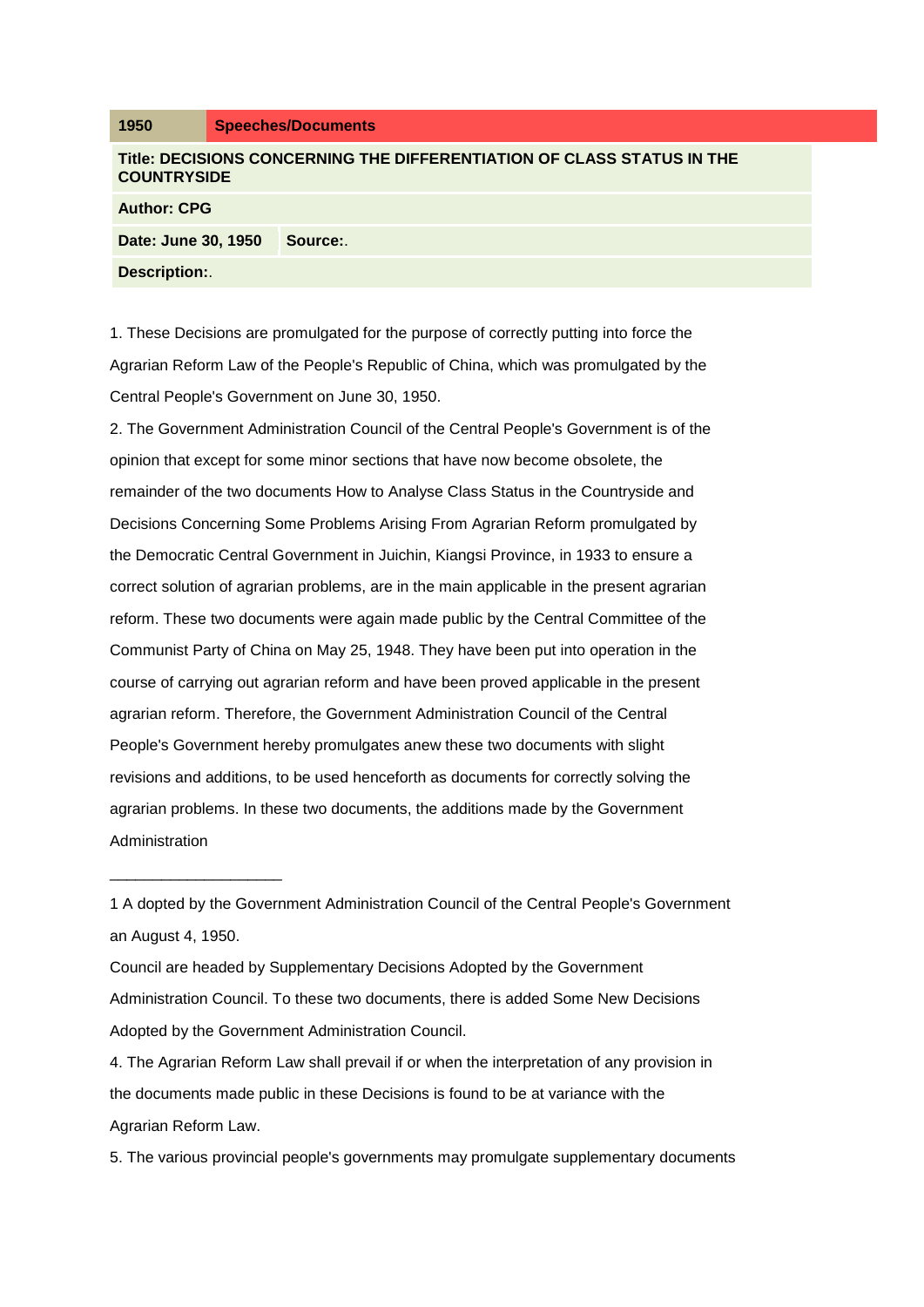concerning the differentiation of class status in accordance with the actual situation in various localities and in conformity with the principles laid down in the documents published in these Decisions. But such supplementary documents shall be submitted to the Government Administration Council for registration.

### 1. HOW TO ANALYSE CLASS STATUS IN THE COUNTRYSIDE

#### 1. LANDLORD

A person shall be classified as a landlord who owns land, but does not engage in labour or only engages in supplementary labour, and who depends on exploitation for his means of livelihood. Exploitation by the landlords is chiefly in the form of land rent, plus money lending, hiring of labour, or the simultaneous carrying on of industrial or commercial enterprises. But the major form of exploitation of the peasants by the landlords is the exacting of land rent from the peasants. The management of landholdings owned by public bodies and the collection of rent from school land also belong to the category of exploitation in the form of land rent.Some bankrupt landlords who, despite their bankruptcy and their ability to work, do not engage in labour, and whose living conditions are better than those of an ordinary middle peasant, shall continue to be classified as landlords.Warlords, bureaucrats, local despots and villainous gentry are political representatives of the landlord class and are exceptionally cruel and wicked elements among the landlords. (Among the rich peasants, there are also small local despots and villainous gentry.)Any person who collects rent and manages the landed property for landlords and depends on the exploitation of peasants by the landlords as his main means of livelihood and whose living conditions are better than those of an ordinary middle peasant shall be treated in the same manner as a landlord.

SUPPLEMENTARY DECISIONS ADOPTED BY THE GOVERNMENT

#### ADMINISTRATION COUNCIL

A. Any person who rents large areas of land from landlords, who does not himself engage in labour but sub-lets the land to others for rent, and whose living conditions are better than those of an ordinary middle peasant, shall be classified as a sub-landlord. Sub-landlords should be treated in the same manner as landlords. A sub-landlord who cultivates part of his land should be treated in the same manner as a rich peasant.

B. Revolutionary army men, dependents of martyrs, workers, staff members, professional workers, pedlars and others who rent out small portions of land because they are engaged in other occupations or because they are unable to work, shall not be classified as landlords. Their class status shall be determined according to their occupations or they shall be referred to as small land lessors, whose landholdings shall be dealt with in accordance with Article 5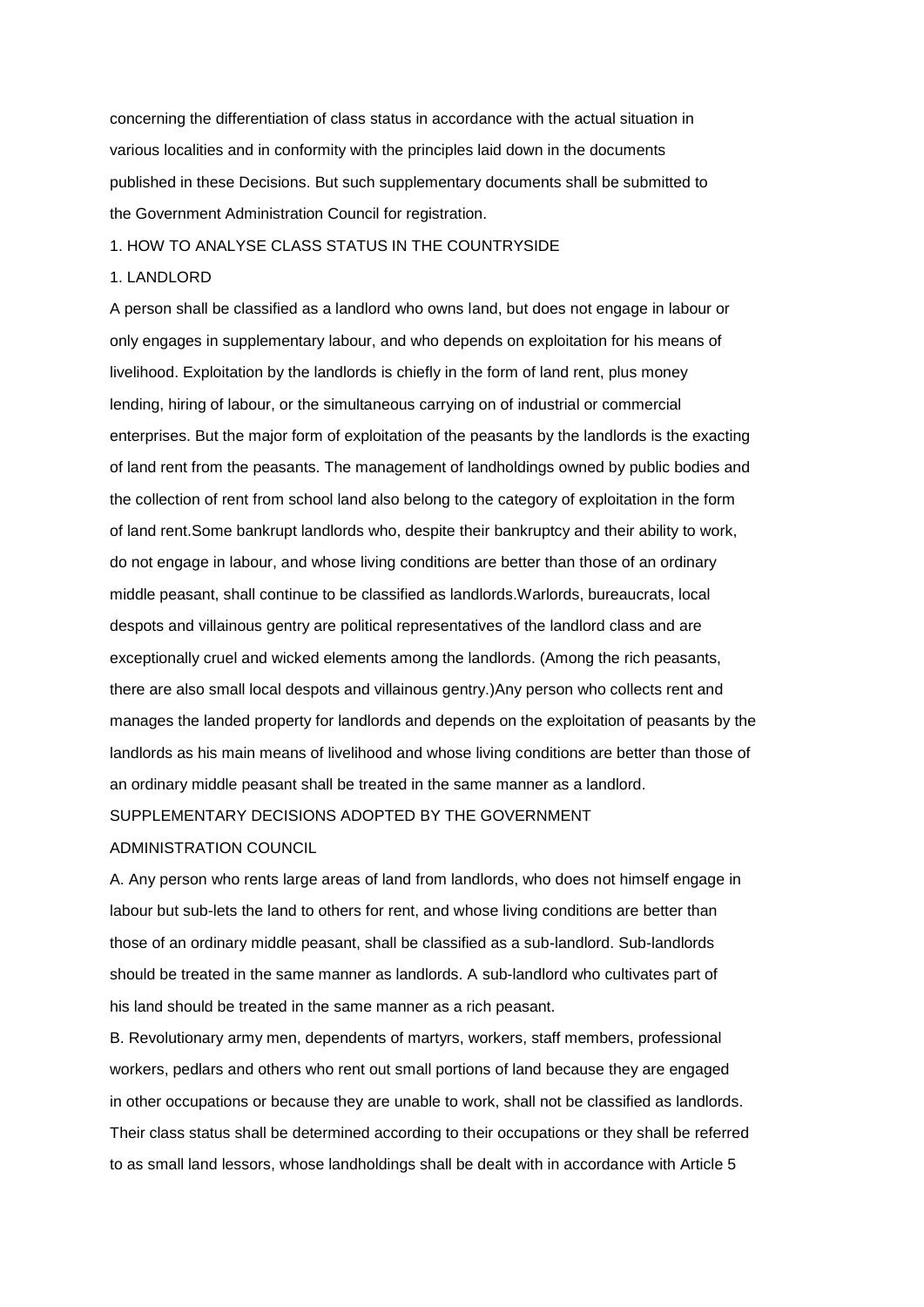of the Agrarian Reform Law.

D. The class status of any person who receives income from some other occupation and who at the same time owns and rents out a large area of agricultural land the size of which exceeds the average landholding of each landlord family in the locality, shall be determined according to the major source of his income. He may be referred to either as a person of status and concurrently as a landlord, or as a landlord having other class status. The land and property used directly for his other occupations shall not be confiscated.

The average landholding of a landlord family in the various localities shall be computed by taking one or several counties as a unit, and shall be determined only after the people's government of a region or of a county has submitted it to a provincial people's government And obtained the latter's approval. 1

### 2. RICH PEASANT

A rich peasant generally owns land. But there are also rich peasants who own only part of the land they cultivate and rent the rest from others. There are others who own no land but rent all their land from others. Generally speaking, they own better means of production and some floating capital and take part in labour themselves, but are as a rule dependent on exploitation for a part or the major part of their means of livelihood. Exploitation by rich peasants is chiefly in the form of exploiting the wage labour (hiring long-term labourers). In addition, they may also let out part of their land for rent, lend out money, or carry on industrial or commercial enterprises. Most of the rich peasants also manage the landholdings owned by public bodies. Some own a considerable amount of fertile land, engage in labour themselves and do not hire any labourers. But they exploit the peasants in the form of land rent and loan interest. In such cases, they should be treated in the same manner as rich peasants. Exploitation by rich peasants is of a constant character, and in many cases the income from such exploitation constitutes their main means of livelihood.

# SUPPLEMENTARY DECISIONS ADOPTED BY THE GOVERNMENT ADMINISTRATION COUNCIL

A. If the area of land rented out by a rich peasant exceeds in size the land cultivated jointly by himself and by hired labourers, he shall be referred to as a rich peasant of a semi-landlord type. The land and other properties of rich peasants, or of rich peasants of a semilandlord type shall be dealt with in accordance with Article 6 of the Agrarian Reform Law.

B. Where a landlord family has some members who are engaged in major agricultural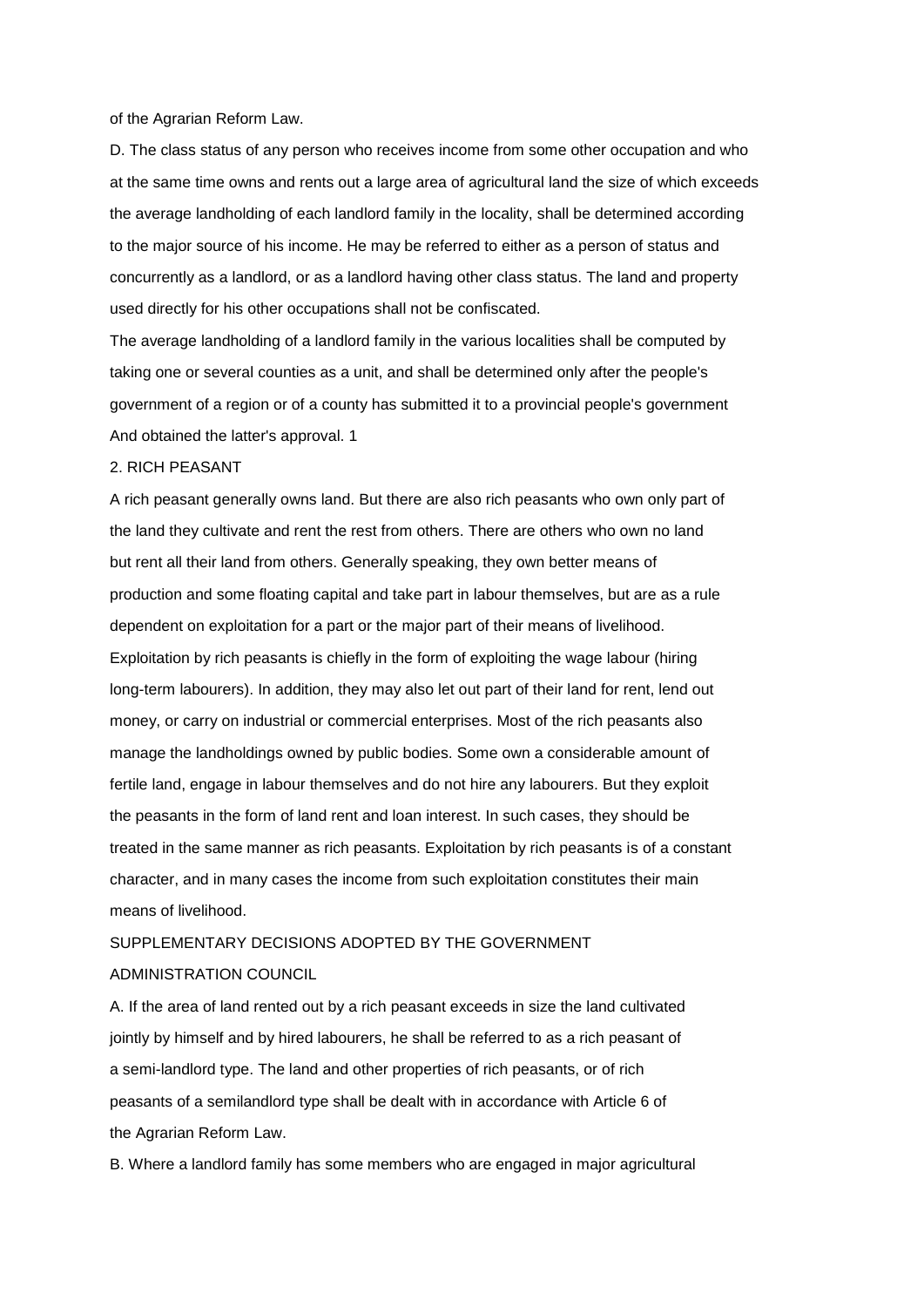labour all the year round, or at the same time hires labourers to cultivate part of its land, the said family shall be classified as a landlord, family and not as a rich peasant family if the major part of its land is rented out and the rented-out land is three times or more the size of the land cultivated jointly by the family and by hired labourers (for instance, 150 mou of land rented out and less than 50 mou cultivated by the family and by hired labourers); or in a case where the family possesses large landholdings and the rentedout land is twice or more the size of the land cultivated jointly by the family and hired labourers; (for instance, 200 mou rented out and less than 100 mou cultivated by the family or hired labourers).

1 A region is an administrative unit below the provincial level, consisting of a number of counties.

The land and other properties of such a family shall be dealt with in accordance with Article 2 of the Agrarian Reform Law. However, the part of the land cultivated by the family's own labour shall, after appropriate readjustment, be mainly retained by the family. The status of those members who take part in labour, if their position in the family is not a dominant, but a subordinate one, should be appropriately determined as labouring people in order to distinguish them in status from other members of the family who do not participate in labour. 3. MIDDLE PEASANT

Many middle peasants own land. Some possess only a portion of the land which they cultivate while the remainder is rented. Some of them are landless and rent all their land from others. Middle peasants own certain number of farm implements. They depend wholly or mainly upon their own labour for their living. In general they do not exploit others. Many of them are themselves exploited on a small scale by others in the form of land rent and loan interest. But generally they do not sell their labour power. Some of them (the well-to-do middle peasants) practise a small degree of exploitation, but such exploitation is not of a constant character and the income therefrom does not constitute their main means of livelihood. These people shall be classified as middle peasants.

#### 4. POOR PEASANT

\_\_\_\_\_\_\_\_\_\_\_\_\_\_\_\_\_\_\_

Some poor peasants own inadequate farm implements and a part of the land they cultivate. Some have no land at all and own only some inadequate farm implements. In general, they have to rent land

for cultivation and are exploited by others in the form of land rent, loan interest or hired labour in a limited degree. These people shall be classified as poor peasants.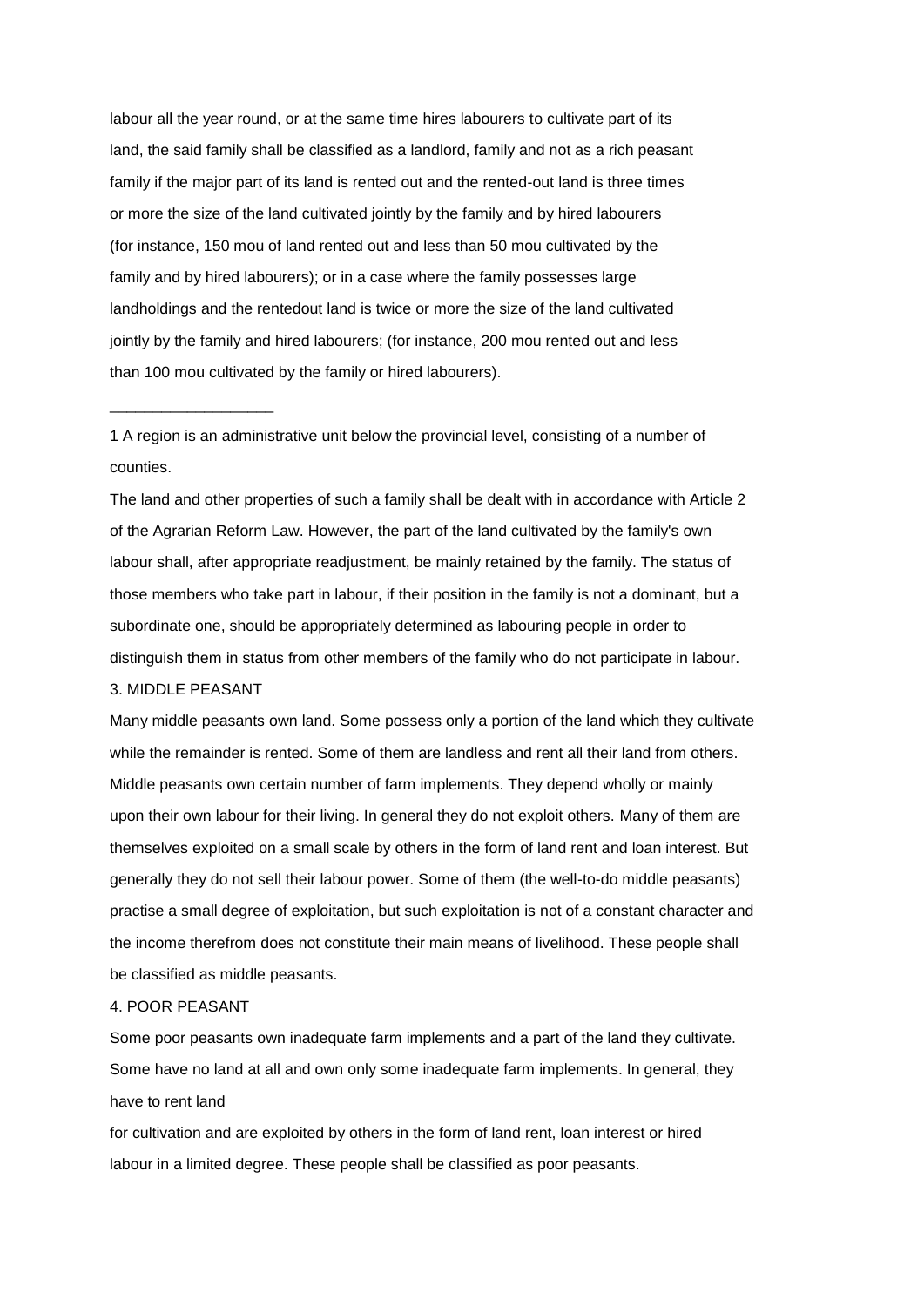In general, the middle peasants need not sell their labour power, but the poor peasants have to sell their labour power for limited periods. This is the basic criterion for differentiating middle peasants from poor peasants.

### 5. WORKER

Workers (including farm labourers) generally have neither land nor farm implements. Some of them have a very small amount of land and implements. They depend wholly or mainly upon the sale of their labour power for their living. These people shall be classified as workers.

# II. DECISIONS CONCERNING SOME PROBLEMS ARISING FROM AGRARIAN REFORM

Many practical problems have emerged in the Fourse of the struggle for land distribution and land investigation. Either because former documents contained only insufficiently explicit provisions or no provisions at all regarding such problems, or because of incorrect interpretation of any such provisions by government functionaries, mistakes were committed in the course of carrying out agrarian reform. In order to properly develop the agrarian struggle and to correct and prevent mistakes in connection with these problems, the Council of People's Commissars, apart from ratifying the document How to Analyse Class Status in the Countryside (concerning the principles for defining the status of landlords, rich peasants, middle peasants, poor peasants and workers), hereby makes the following decisions:

#### 1. LABOUR AND SUPPLEMENTARY LABOUR

Under ordinary circumstances a family is considered as being engaged in labour if one member of the family is engaged in essential labour for one third of a year. A family is considered as being engaged in supplementary labour if one member is engaged in essential labour for less than one third of a year; or if he is engaged in labour, but not in essential labour, for one third of a year.EXPLANATIONAttention should be paid to the following: 1. Rich peasants engage in labour, while landlords do not engage in labour, or only engage in supplementary labour. Thus labour is the basic criterion for differentiating rich peasants from landlords.

2. It is stipulated that the standard number in a family engaged in labour shall be one person. In cases where one member is engaged in labour in a family of several persons, this family shall be considered as being engaged in labour. Some maintain that a family cannot be considered as being engaged in labour unless two or even all of its members are engaged in labour. This is not correct.

3. It is stipulated that the standard length of time for labour is one third of a year, that is,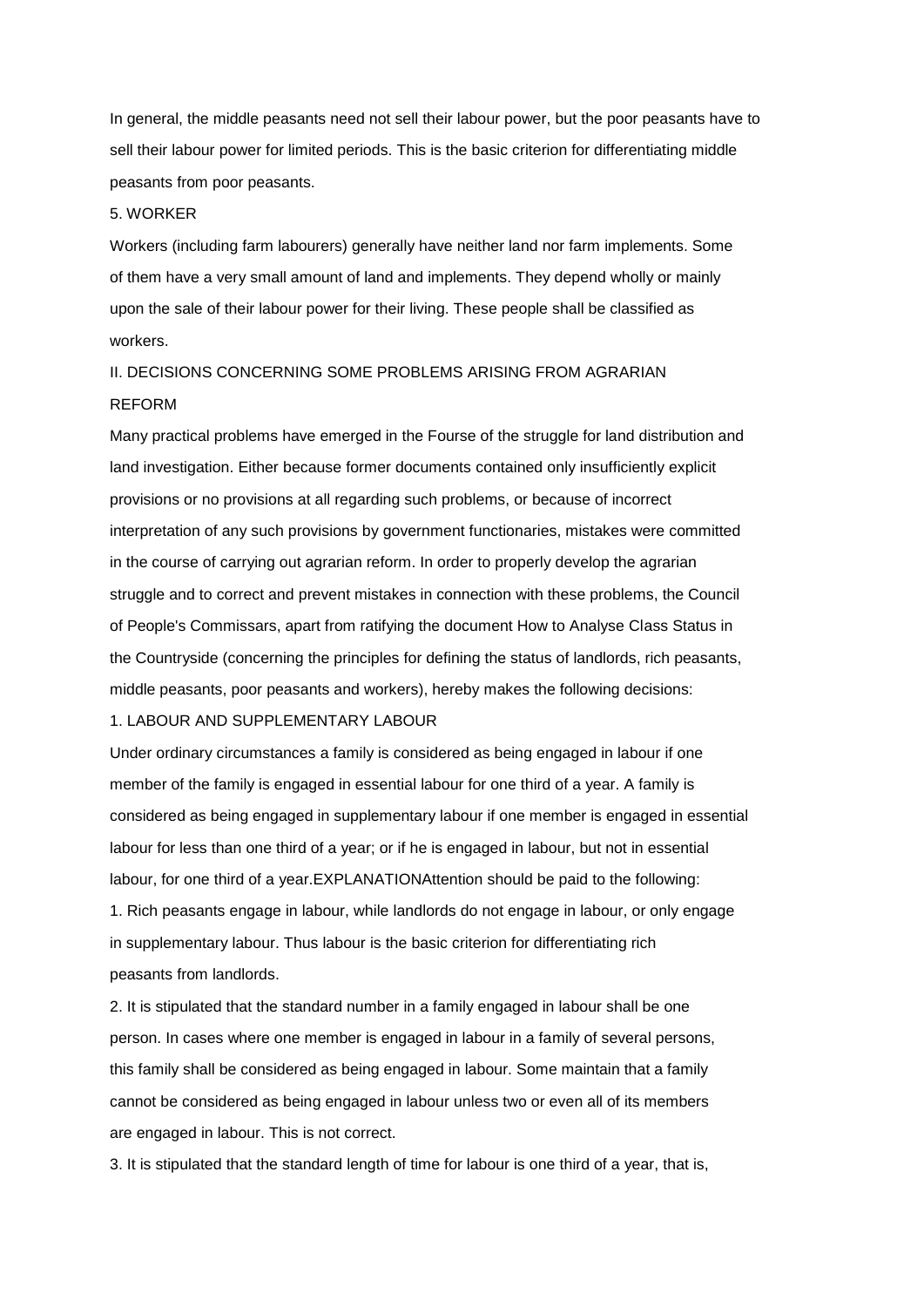four months. The line of demarcation between labour and supplementary labour (namely, the line of demarcation between rich peasants and landlords) is whether a person has engaged in essential labour for four months or less than four months. Some regard those as being engaged in supplementary labour when they have already engaged in essential labour for half a year. This is not correct.

5. Essential labour means labour employed in the main forms of agricultural production, such as ploughing, planting, reaping and other major items of labour in production.

6. Non-essential labour means various kinds of auxiliary labour which play only a part of secondary importance in production, such as helping with weeding, vegetable-growing and taking care of draught animals.

7. Labour is the basic criterion for differentiating rich peasants from landlords. A person shall still be treated as a landlord, who merely hires long-term farm labourers but does not himself engage in essential labour, though he may assume responsibility for directing production and practise no exploitation in the form of land rent, loan interest, etc.

8. As regards the length of time required for determining the class status of a landlord, any person who had lived the life of a landlord for three consecutive years, counting backward from the time of the liberation of the locality, shall be classified as a landlord. In the course of land distribution and investigation many mistakes have been committed in connection with the problems of labour and supplementary labour. By mistaking labour for supplementary labour, some have been wrongly classified as landlords; by mistaking supplementary labour for labour, others have been wrongly classified as rich peasants. This is because there has been no clear-cut line of demarcation between landlords and rich peasants in the past. Such mistakes may be avoided if the above-mentioned rules are applied. But such rules cover only ordinary circumstances. Under special circumstances different measures should be taken. There are two categories of such special circumstances. First, there is the case of a big landlord family with a member of the family taking part in production. Here, for instance, is a man who heavily exploits others by means of land rent and loan interest, collecting more than 100 piculs of grain in rent and lending out more than 1,000 silver dollars. If his family and its expenses are small, he shall be classified as a landlord and not as a rich peasant, even though some one in his family is engaged in essential labour for more than four months a year. However, if the family and its expenses are very large, he shall be classified as a rich peasant, provided someone in his family is engaged in essential labour, despite the fact that he collects 100 piculs of grain in rent and lends out 1,000 silver dollars. Second, there is the case where a man ought to be considered a landlord, so far as exploitation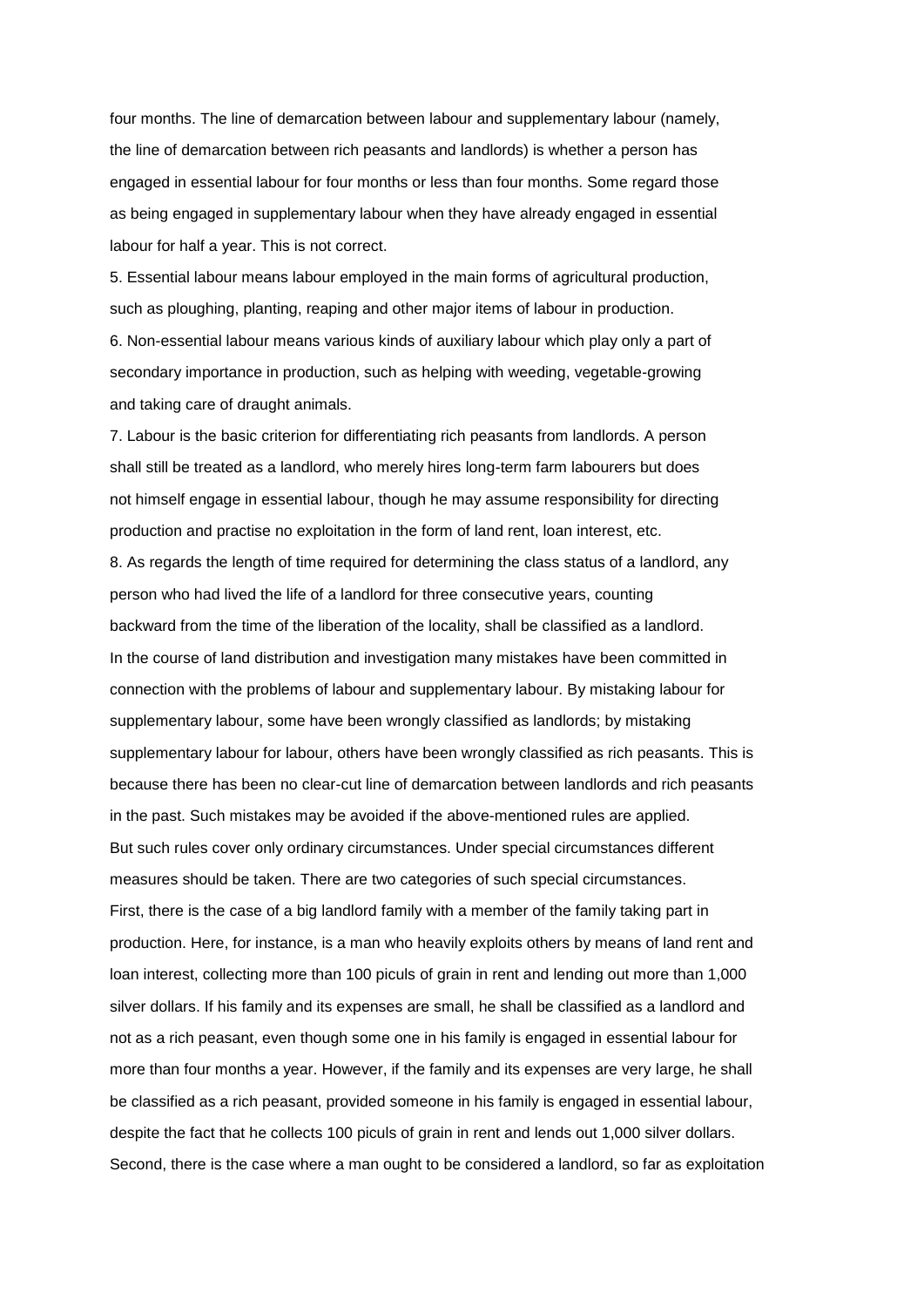is concerned, but who cannot be so treated if his living conditions are taken into consideration. Here, for instance, is a man who used to be a rich or middle peasant, but several years before liberation because of death or the sickness of the member of his family who was engaged in essential labour, he had to rent out all his land or to hire labourers to cultivate his land, and, as a result, his family led a life without engaging in labour. It would be inappropriate to classify such a man as a landlord. Rather, he should be treated according to his former status.Here is another case. If someone who though nominally still a landlord, has in fact had his landholdings transferred to somebody else, practises only slight exploitation, engages in supplementary labour himself, and has led a life even worse than a peasant, such a man should be treated as a peasant.The above-mentioned special cases were neglected in the land distribution and land investigation movement in some localities. This is not correct.

### SUPPLEMENTARY DECISIONS ADOPTED BY THE GOVERNMENT

### ADMINISTRATION COUNCIL

A. A big family of more than 15 members shall be considered as being engaged in labour only if one third of the members of the whole family who are able to work are engaged in essential labour for one third of a year.

B. To be engaged in essential labour as stated above means to be engaged in major labour in connection with agricultural production. Under ordinary circumstances this is the basic criterion for differentiating landlords from rich peasants. A landlord family may also be considered as being engaged in essential labour when some one in the family is engaged in some other occupation. However, the class status of such a person shall be determined according to the nature and condition of his occupation, and the treatment accorded him shall be determined according to his class status. For instance, if someone in a landlord family is regularly engaged in the medical or teaching profession he should be treated accordingly as a medical practitioner or a school teacher.

#### 2. WELL-TO-DO MIDDLE PEASANT

Well-to-do middle peasants are part of the middle peasants. Their living conditions are better than those of the ordinary middle peasants and in general they practise a small degree of exploitation. The amount of income from such exploitation should not exceed 15 per cent of the total annual income of the whole family.Under certain circumstances, although the income of a middle peasant from exploitation exceeds 15 per cent but not more than 30 per cent of the total annual income of the whole family, he shall still be treated as a well-to-do middle peasant if the masses have no objection.Under democratic rule the interests of well-to-do middle peasants shall receive the same protection as that accorded to ordinary middle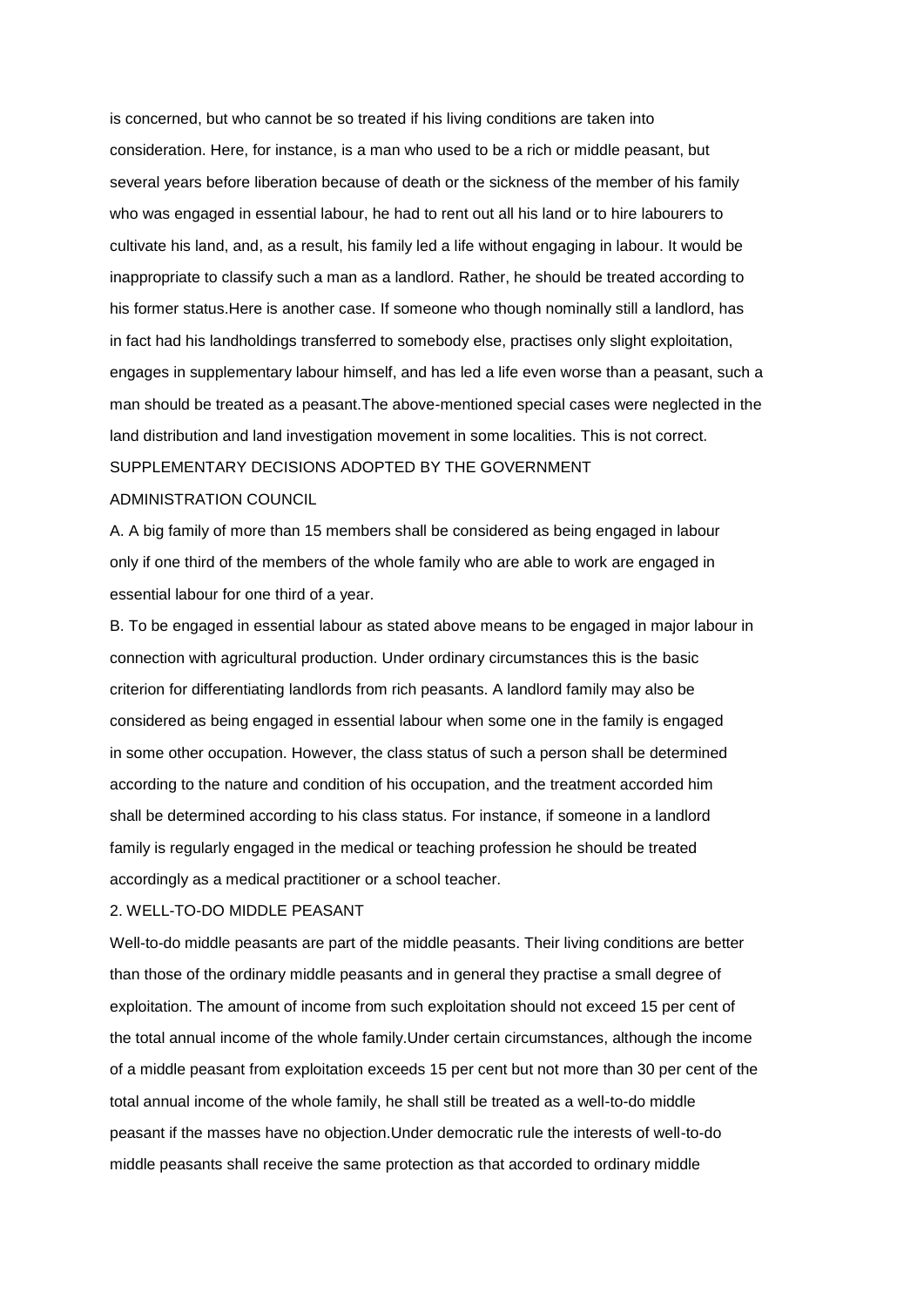peasants.EXPLANATIONAttention should be paid to the following:

1. Well-to-do middle peasants are part of the middle peasants, but they differ from each other in that the former live a better life than the latter and in general practise a small degree of exploitation, while the latter in general do not.

2. The well-to-do middle peasants differ from the rich peasants in that the income of a welltodo middle peasant from exploitation does not exceed 15 per cent of the total annual income of his family, while that of a rich peasant does. Such a line of demarcation is necessary in the actual differentiation of class status.

3. A small degree of exploitation by well-to-do middle peasants means the hiring of herdboys, odd-job labourers, or labourers on a monthly basis; the lending out of small amounts of money, or the lending out of small amounts of money for mortgaged land; the collection of small amounts of rent from school land or the renting out of small tracts of land, etc. However, the income from such exploitation must not constitute the major portion of the family's means of livelihood. In other words, it must not exceed 15 per cent of the total annual family income and the main means of livelihood of the whole family is by their own labour.

5. Those who in the period just prior to the liberation of the locality practised the same degree of exploitation as rich peasants in the same period shall be treatd as well-to-do middle peasants, provided that the duration of such exploitation does not exceed two years.

6. Under certain circumstances a family whose income from exploitation exceeds 15 per cent but not more than 30 per cent of the total annual income shall still be classified as a well-to-do middle peasant family, provided that the masses have no objection. By "certain circumstances" are meant such cases where the income from exploitation exceeds 15 per cent, yet the life of the family is not one of plenty because it is a large family, few members of which are able to work, or because it is faced with difficulties caused by flood, drought, famine, sickness or death. Under such circumstances such a family shall be classified as a middle peasant family and not as a rich peasant family, provided that the income from exploitation does not exceed 30 per cent of the total annual income.

If no such circumstances exist, a family whose income from exploitation exceeds 15 per cent of its total annual income shall be classified as a rich peasant family and not as a well-to-do middle peasant family. The correct judgement in such circumstances should be based upon the consensus of opinion of the masses in the locality.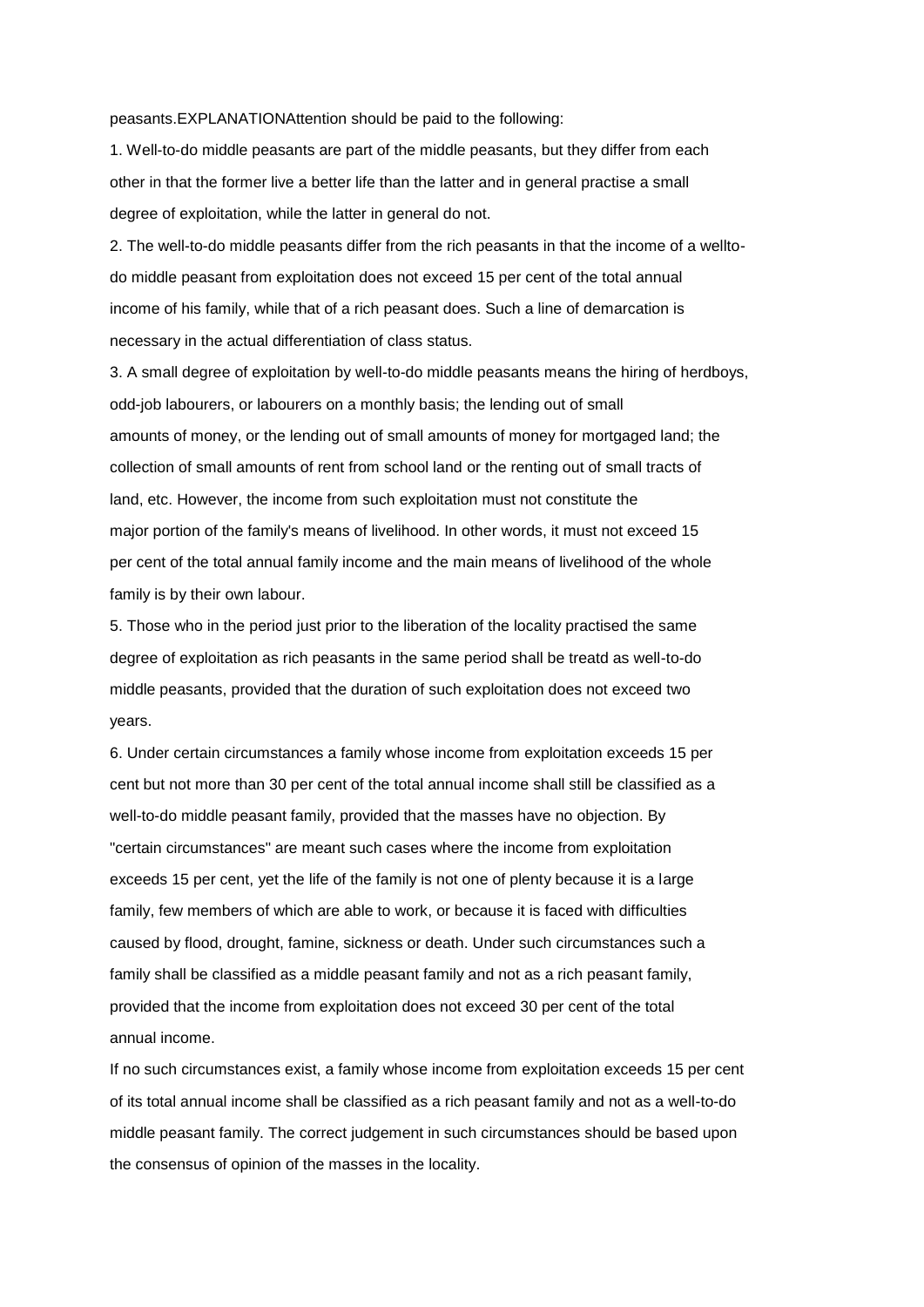Well-to-do middle peasants constitute a considerable proportion of the population in the countryside. In the land distribution and land investigation movement it happened in many localities that well-to-do middle peasants were treated as rich peasants. This is not correct. In most cases the middle peasants whose interests have been encroached upon are well-to-do middle peasants. This should be corrected immediately.

#### ILLUSTRATIONS

(1) A family has six mouths to feed, with two members of the family engaged in labour. It owns land with a potential yield of 50 piculs of grain but an actual yield of 35 piculs. The 35 piculs of grain can fetch 140 silver dollars at the current price of four silver dollars per picul. The family's land is entirely cultivated by its own members. The family has five rooms, an ox, and also a pond which brings in an annual income of 12 silver dollars. The family's annual income from the production of coarse grain 1 and the rearing of hogs is about 100 silver dollars. The family has for four years been lending out three piculs of grain at an annual interest rate of 50 per cent (or one and a half piculs of grain worth six silver dollars). It has also for five years been lending out 100 silver dollars at an annual interest rate of 25 per cent or 25 silver dollars.

CONCLUSION : This family depends on its own labour as the main means of livelihood. Its own production amounts to over 250 silver dollars. The family exploits others in the form of interest on loans. But the annual income from interest only amounts to 31 silver dollars, constituting less than 15 per cent of the total income. After defraying all the family expenses, there is some surplus. The family lives rather well, but because the degree of exploitation is not large, the family should be classified as a well-to-do middle peasant family, and not as a rich peasant family.

(2) A family has five mouths to feed, with one member engaged in full-time labour and another in half-time labour. It owns land with a potential yield of 25 piculs of grain, but an actual yield of 17 piculs. It rents from others a further amount of land with a potential yield of 75 piculs of grain, but an actual yield of 42 piculs of grain. It has been paying an annual rent of 25 piculs of grain for ten years. The family's annual income from the production of nonstaple food and the rearing of hogs is 50 silver dollars. It has been hiring a herd-boy for three years. For four years it has been lending out 60 silver dollars at an annual interest rate of 30 per cent or 18 silver dollars. It has five rooms, an ox and a tallow tree grove with an annual production of 30 piculs of nuts.

CONCLUSION : This family depends on its own labour as the main means of livelihood. It exploits others only slightly, amounting barely to 20-odd silver dollars a year (including the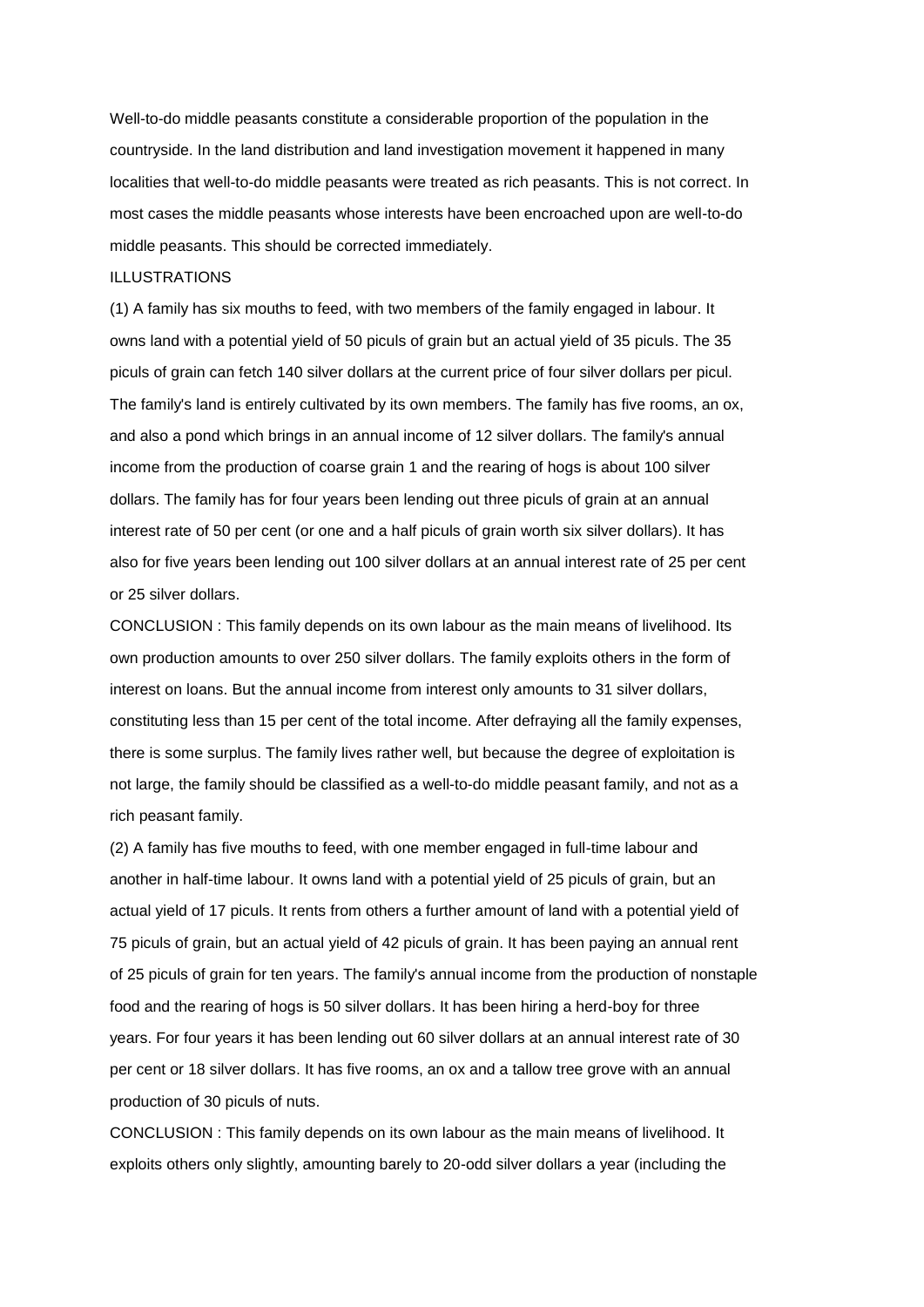hiring of the herd-boy and the lending out of money), while the family is exploited by others in the form of rent up to 25 piculs of grain a year. After defraying all the family expenses, very little is left. This family should be classified as an ordinary middle peasant family, and not as a well-to-do middle peasant family.

3. RICH PEASANT EXPLOITATION -- ITS DURATION AND DEGREE

A person shall be classified as a rich peasant, who for three consecutive years counting backward from

Grain other than rice and wheat, such as maize, soya bean, etc.

\_\_\_\_\_\_\_\_\_\_\_\_\_\_\_\_\_\_\_\_

the time of the liberation of the locality had engaged in production himself and had depended for part or the major part of his family's means of livelihood on exploitation, the income from which exceeded 15 per cent of the total annual income of his whole family.Under certain circumstances, a person whose income from exploitation exceeds 15 per cent, but not more than 30 per cent of the total income, shall still be classified as a well-to-do middle peasant and not as a rich peasant if the masses have no objection.EXPLANATIONAttention should be paid to the following:

1. The duration of exploitation should be counted from the time of the liberation of the locality, and not from any other time. Some want to settle "old scores" and determine the class status on the basis of exploitation long since past. This is not correct.

2. Exploitation for three consecutive years is the standard duration that constitutes rich peasant status. If the duration of exploitation is less than three years or if it is three nonconsecutive years, such a person should be classified as a wellto-do middle peasant even though the degree of his exploitation is the same as that of a rich peasant during the same period.

3. A person can be classified as a rich peasant only when his income from exploitation exceeds 15 per cent of the total annual income of his whole family. If the income from exploitation is less than 15 per cent of the total annual income, he shall still be classified as a well-to-do middle peasant and not as a rich peasant even though his duration of exploitation lasts for three or more consecutive years.

4. By "the total annual income of the whole family" is meant the total value of the production of the whole family, plus the income from exploitation of others. For instance, a whole family in one year produces the equivalent of 400 silver dollars and exploits others to the value of 100 silver dollars, the total income is therefore 500 silver dollars. Since the income from exploitation constitutes 20 per cent of the total income,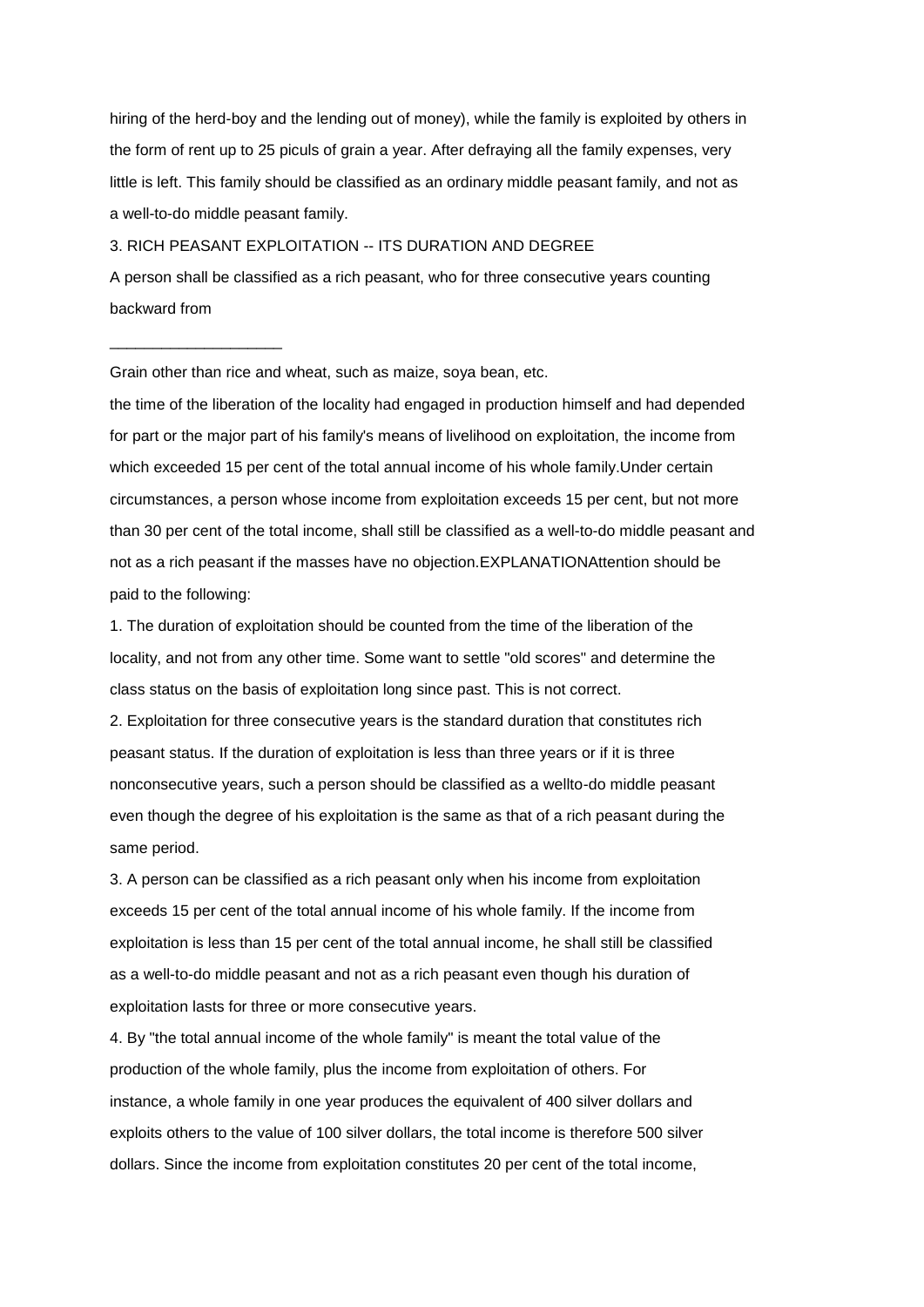such a family should be classified as a rich peasant family.

ILLUSTRATIONS(1) A family has 11 mouths to feed, with two members of the family engaged in labour. The family owns land with a potential yield of 160 piculs of grain, but an actual yield of 120 piculs of grain (worth 480 silver dollars). It owns two tea groves which bring in an annual income of 30 silver dollars and a pond which brings in an annual income of 15 silver dollars. The annual income from the production of non-staple food and the rearing of hogs is about 150 silver dollars. It had hired, for seven years prior to the liberation, a longterm tabourer and exploited his surplus labour to the value of 60 silver dollars a year. It had lent out, during the five years prior to the liberation, 250 silver dollars at an annual interest rate of 30 per cent (or 75 silver dollars).CONCLUSION : This family itself engages in labour, but it hires a long-term labourer, makes big loans, and its income from exploitation is more than 15 per cent of the total income of the whole family. Although the family is a large one, there, has been still a considerable surplus left after meeting all family expenses. Therefore, this family should be classified as a rich peasant family.(2) A family has three mouths to feed, with one member of the family engaged in essential labour for four months. The family owns land with a potential yield of 60 piculs of grain, and itself cultivates land with a potential yield of 30 piculs of grain, but an actual yield of 18 piculs of grain. The family rents out land with a potential yield of 30 piculs of grain and has for five years been collecting an annual rent of 12 piculs of grain. It usually hires a short-term tabourer for 20 days each year. It owns an ox which it hires out for an annual charge of two piculs of grain. It has for three years been lending out 120 silver dollars at an annual interest rate of 30 per cent or 36 silver dollars.CONCLUSION : This family's income from exploitation exceeds that which it produces itself. But because one of the family members is engaged in essential labour for four months, such a family should be classified as a rich peasant family. SUPPLEMENTARY DECISIONS ADOPTED BY THE GOVERNMENT ADMINISTRATION COUNCIL

A. The line of demarcation between rich peasants and well-to-do middle peasants, according to the aforementioned Sections 2 and 3, lies in whether or not the income from exploitation exceeds 15 per cent of the total annual income of the whole family. It is hereby changed to whether or not the income from exploitation exceeds 25 per cent of the total annual income of the whole family. A person whose income from exploitation does not exceed 25 per cent of the total annual income shall be classified as a middle peasant or well-to-do middle peasant as the case may be. C. In order to facilitate calculation, it is necessary to lay down the following criteria: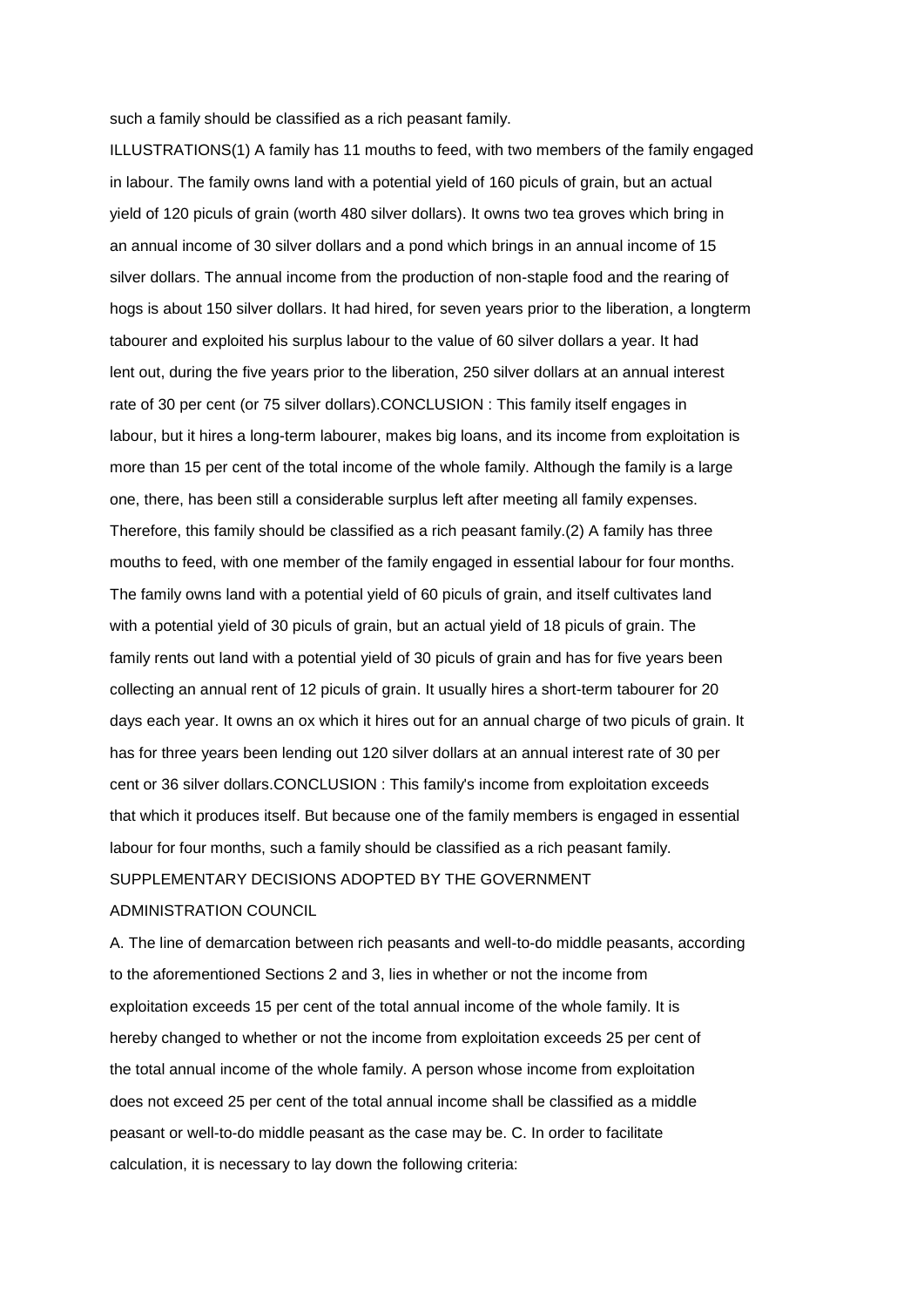1. A person shall not be classified as a rich peasant if he regularly hires one long-term labourer or practises exploitation in other form the income from which is equal to or less than the income derived from hiring one longterm labourer.

2. A person may be classified in general as a rich peasant if he regularly hires two longterm labourers or practises exploitation in other form the income from which is equal to or more than the income derived from hiring two long-term labourers. But a family like this may not be classified as a rich peasant family if it has many mouths to feed and is by no means well-to-do.

3. In the case of a family regularly practising other forms of exploitation the income from which is more than the income derived from hiring one long-term labourer but less than the income derived from hiring two long-term labourers, the family's income from exploitation must be carefully calculated to determine whether it exceeds 25 per cent of the total income. If it does, the family should be classified as a rich peasant family. If not, it shall be classified as a middle peasant or well-to-do middle peasant family.

4. The hiring of odd-job labourers or labourers on a monthly basis for 120 days in the course of a year is to be calculated as the equivalent of hiring one long-term labourer.

5. In calculating the degree of exploitation practised by a family, care must be taken to balance against each other the income derived by the family from the exploitation of others and the income derived by others from the exploitation of the said family.

#### 4. REACTIONARY RICH PEASANT

A rich peasant who engaged in serious counterrevolutionary activities before, and especially after the liberation, shall be classified as a reactionary rich peasant. The land and other property of such reactionary rich peasants and of their family members who took part in those counter-revolutionary activities shall be confiscated.The above principle also applies to reactionary capitalists.EXPLANATIONAttention should be paid to the following:

1. Only those rich peasants who engaged in serious counter-revolutionary activities are to be classified as reactionary rich peasants, such as those who led the "militia" in the massacre of workers and peasants during the revolution, who stubbornly fought against the democratic government, especially those who after the liberation continued to lead others in the formation of counter-revolutionary groups and organisations, or who individually carried out serious counter-revolutionary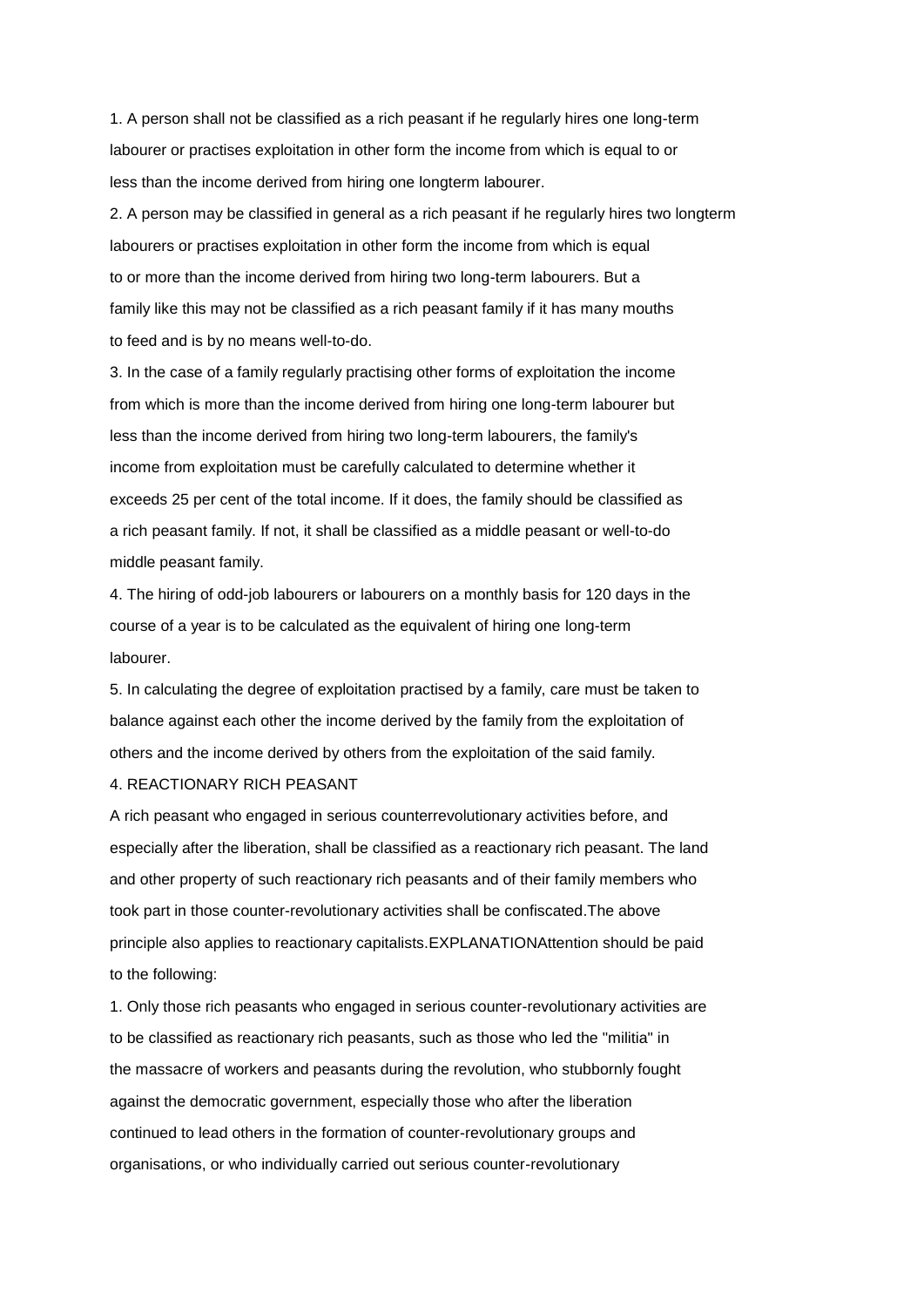activities, such as assassination, spying for the enemy, voluntarily serving as guides for enemy troops, escaping to the enemy side to assist the Kuomintang, or actively and persistently sabotaging the land distribution and land investigation movement and economic construction. The land and other properties of rich peasants who, although taking part in counter-revolutionary activities, did not play a leading part or important part, shall not be confiscated.

2. Only the land and other properties of those family members of reactionary rich peasants who took part in such serious counter-revolutionary activities shall be confiscated. The land and other properties of the rest of the family members shall not be confiscated.

3. Those rich peasants who temporarily crossed over to the enemy side in order to seek a living are not counterrevolutionary rich peasants and shall not be treated as such. 4. The above principle applies in full in defining and dealing with reactionary capitalists.

In a number of places in the past, the land and other properties of the rich peasants who did not engage in serious counter-revolutionary activities were confiscated. Moreover, the land and other properties of those members of rich peasant families who did not take part in counter-revolutionary activities were also confiscated. This is wrong. These mistakes were due to Article 3 of the Kiangsi Regulations Governing the Confiscation and Distribution of Land which stipulated: "The property of the whole family of the rich peasants who join counterrevolutionary organisations shall be confiscated." It failed to differentiate those who played a leading role from those who were mere followers, nor did it differentiate those who actually took part from those who did not. Regarding the question of family members, the latter part of the said article provided that "the land of those family members who did not join counter-revolutionary organisations or engage in counter-revolutionary activities, and who have severed relations with their family members who did, may be returned to them if the local masses raise no objection." However, this measure of first confiscating the property of the whole family and then returning a portion of it, is not proper. Therefore, it is necessary to revise the said article to make it conform to the present regulations. Moreover, in the past, the definition of reactionary capitalists was stretched beyond proper limits in some cases with the result that some business establishments were wrongly confiscated. This is not correct either. ILLUSTRATION

A family has nine mouths to feed, with one member of the family engaged in labour and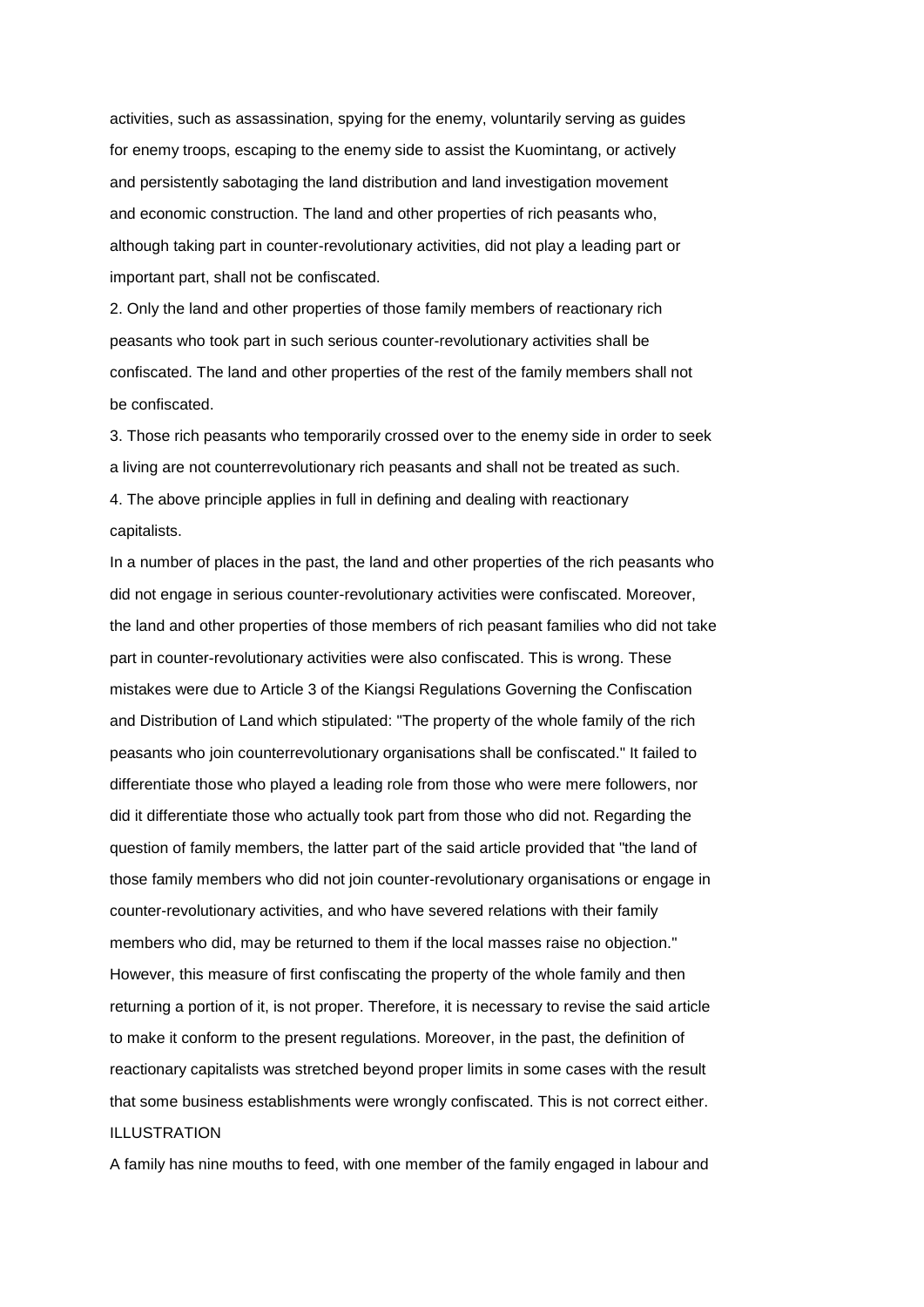another in supplementary labour. It owns land capable of yielding 160 piculs of grain and cultivates land with a potential yield of 80 piculs of grain, but an actual yield of 56 piculs of grain. For 10 years the family has been renting out land with a potential yield of 80 piculs of grain for which it has been drawing an annual rent of 30 piculs of grain. The family owns five tracts of hilly land which brings in an annual income of 70 silver dollars. It regularly hires a long-term labourer. It has for three years been borrowing 425 silver dollars at an annual interest rate of 25 per cent. It has for five years been lending 380 silver dollars at an annual interest rate of 30 per cent. One member of the family was a company commander of the "Security and Protection Regiment" for two years. He took part in five battles against the Red Guard. Another member of the family was a member of the "A-B Corps" (Anti-Bolshevik Corps) for one year, but he was not an important or active member of the Corps. There was no evidence of any counterrevolutionary activities on the part of the other members of the family.

CONCLUSION : This family should be classified as a rich peasant family in status. One member of the family has been engaged in serious counter-revolutionary activities. He is a reactionary rich peasant and his property should be confiscated.

The property of the rest of the family should not be confiscated. The other member of the family, although having joined the "A-B Corps," was not an important or active member of the Corps. His property should not be confiscated.

SUPPLEMENTARY DECISIONS ADOPTED BY THE GOVERNMENT

ADMINISTRATION COUNCIL

The provisions of this section also apply to the criminal elements amongst the landlord or other classes.

5. THE LAND, BUILDINGS, DRAUGHT ANIMALS AND FARM IMPLEMENTS WHICH SHOULD BE OWNED BY THE RICH PEASANTS

Within the limits of the laws and decrees of the government, the rich peasants shall have the unrestricted right to dispose of the land, buildings, draught animals and farm implements, over which their ownership has been established in the course of the agrarian reform.EXPLANATION

1. It has happened recently in some localities that workers, peasants and poor odd-jobbers exchange their land, buildings, draught animals and farm implements for the land, buildings, draught animals and farm implements which are the rightful property of the rich peasants. There have even been instances of exchanging clothing and fertilisers. This is not correct.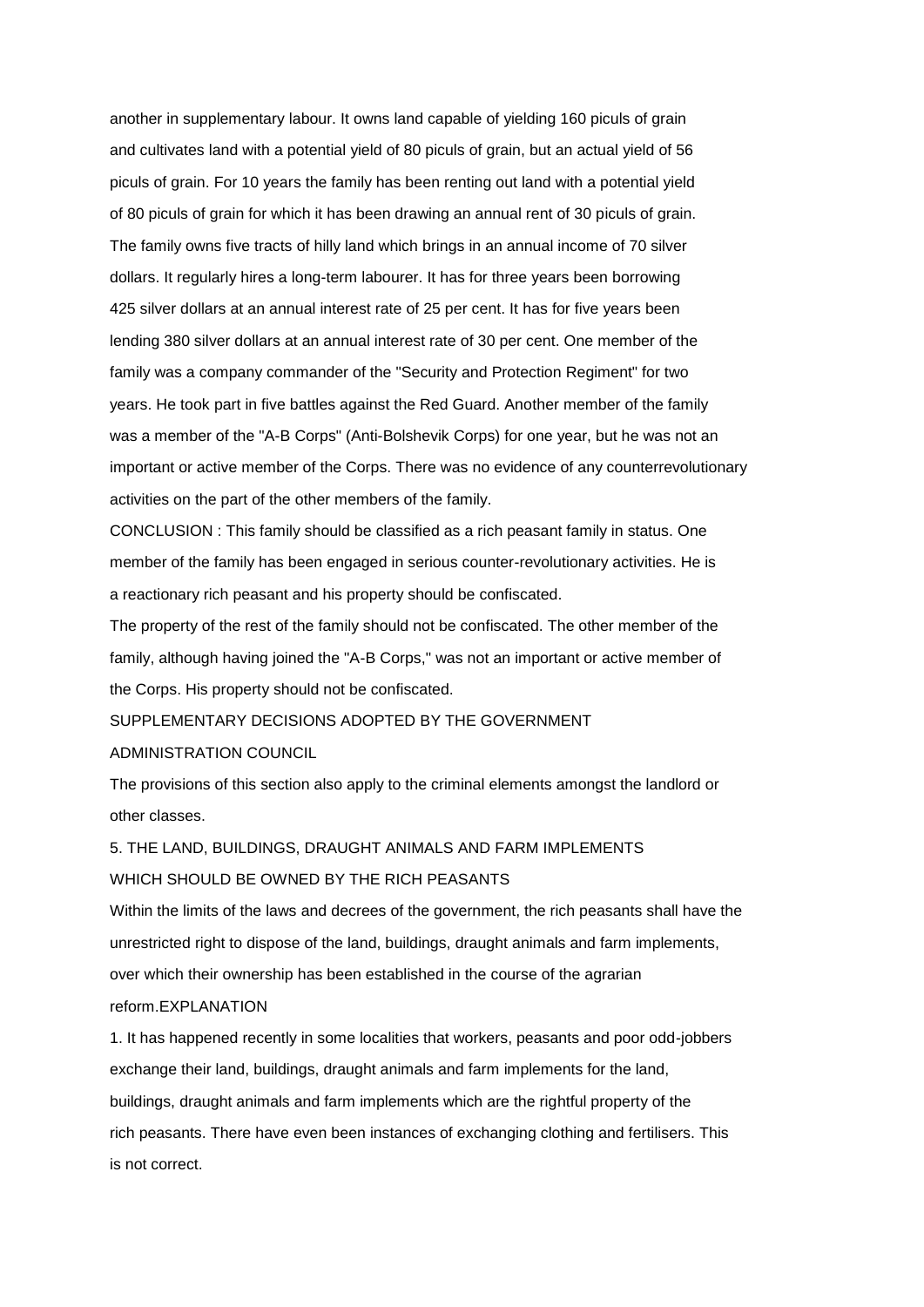2. After the land problem has been correctly solved and the land distributed to the rich peasants has been improved and turned into richer land, no person shall be allowed to take such land in exchange. The draught animals, farm implements and buildings purchased by the rich peasants, even if they are more than sufficient, shall not be confiscated or exchanged.

SUPPLEMENTARY DECISIONS ADOPTED BY THE GOVERNMENT

#### ADMINISTRATION COUNCIL

The provisions of this section apply to landlords as well.

#### 6. BANKRUPT LANDLORD

Any landlord who has, prior to the liberation, lost all or the major portion of his land and other properties which were used for exploitation, who is able to work but who does not engage in labour, and who lives in better conditions than ordinary middle peasants, shall be classified as a bankrupt landlord. Such bankrupt landlords remain to be a part of the landlord class.The class status, however, shall be changed in the case of the landlords who, after going bankrupt, have depended on their own labour as the principal means of livelihood for one year. A landlord who, after going bankrupt, has depended on his own labour to earn a part of his livelihood, may be treated as a rich peasant, provided the said part of his income amounts to one third of his annual living expenses.EXPLANATION

1. There have been instances of classifying partially bankrupt landlords as bankrupt landlords. This is not correct, because such landlords still retain a part of their property which they use for exploitation and the only difference is in the amount of income from exploitation.

2. There have been instances of classifying as bankrupt landlords those who, after going bankrupt, have engaged in essential labour for one year. That is all the more incorrect. Since the landlord, after going bankrupt, had engaged in essential labour for one year (prior to the liberation), he has already changed his class status from that of a landlord to a worker, peasant or poor odd-jobber.

3. There have 'been instances of continuing to treat as landlords those landlords who, after going bankrupt, have been partly engaged in labour. This is not correct, because, if such people earn one third of their families' annual living expenses by means of their own labour, they should have been treated as rich peasants.

### 7. POOR ODD-JOBBER

With the exception of workers and peasants, all those, who depend on their own labour for subsistence or for the most part depend on their own labour for subsistence, or who depend on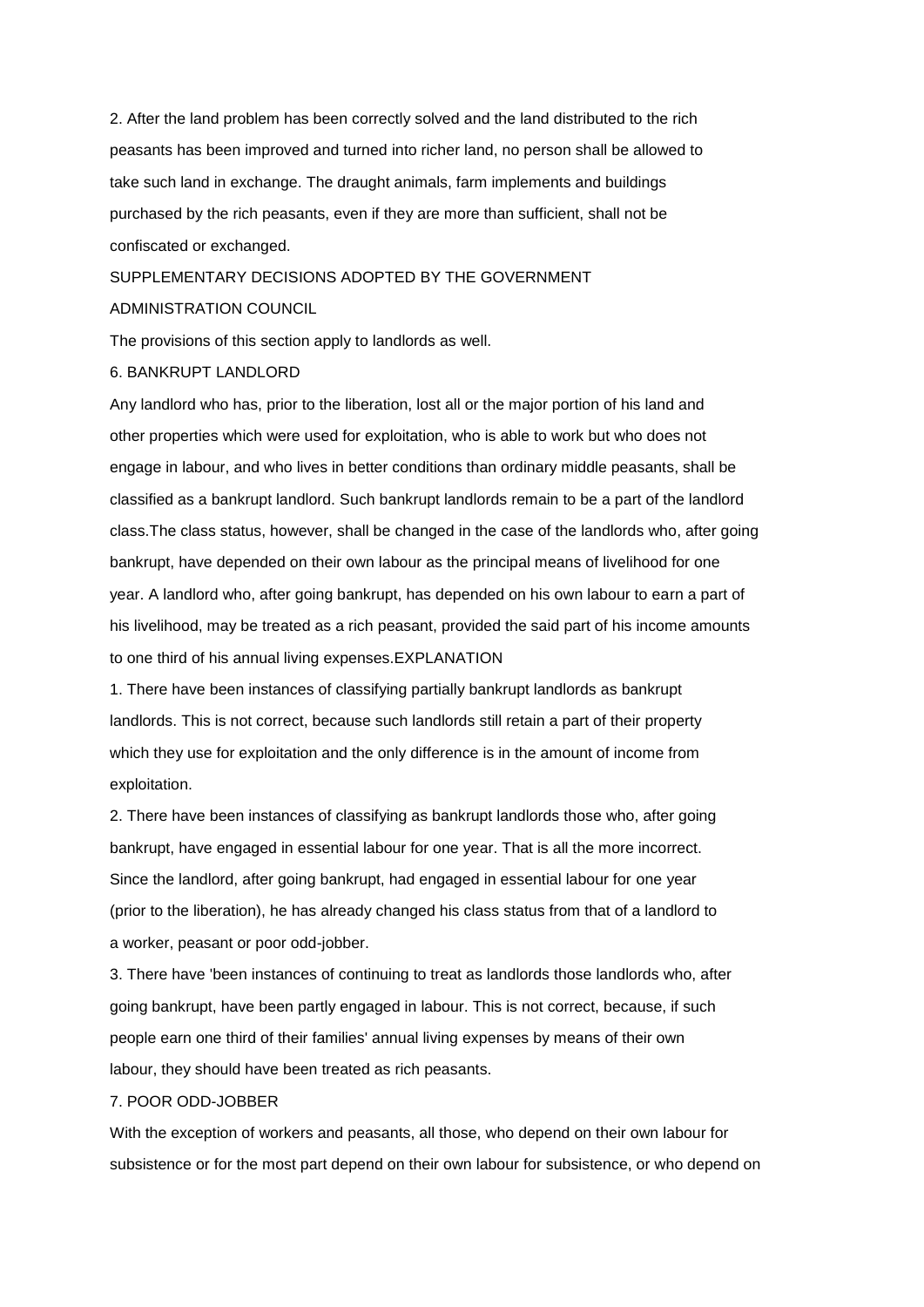the management of their limited means of production to earn their living expenses, shall be classified as poor odd-jobbers, provided they do not have fixed occupations and their life is hard. The unemployed among the poor oddjobbers in rural areas and small towns should be given land.EXPLANATION

1. Poor odd-jobbers constitute a rather considerable number in the cities. A number are also to be found in rural areas and small towns. They follow diverse occupations, some of which are irregular, and often vary from season to season and from time to time. The life of the poor odd-jobbers is very hard; their income is often insufficient to meet their expenses.

2. With the exception of workers and peasants, all such people as independent producers, professional workers, pedlars, small shopkeepers who do not employ assistants, and other labouring people fall into the category of poor odd-jobbers, if they have no fixed occupations and their life is hard.

#### 8. INTELLECTUAL

The intelligentsia should not be considered as a class in itself. The class origin of intellectuals is to be determined according to the status of their families. The class status of the intellectuals themselves is to be determined in accordance with the means they employ to earn the major part of their income.All intellectuals who come of the landlord or capitalist class should be fully employed in work for the democratic government, provided they obey the laws of the democratic government, and they should be educated to overcome their erroneous ideas of looking down upon the labouring people.When intellectuals are engaged in work which does not involve the exploitation of other people -- such as serving as school teachers, editors, journalists, clerks, writers and artists -- they should be regarded as brain workers and afforded legal protection by the democratic government.EXPLANATION

1. Recently, intellectuals have been subjected to boycott in some localities. This is not correct. It is a policy helpful to the cause of the people's revolution to draw intellectuals of landlord or bourgeois origin willing to give their service into the democratic government. During the period when they are working for the democratic government, measures should be taken to help solve their problems of livelihood.

2. The class origin of intellectuals is to be determined according to the status of their families. For instance, one who comes of a landlord family is of landlord origin; one who comes of a rich peasant family is of rich peasant origin; one who comes of a middle peasant family is of middle peasant origin; and so on. The class status of the intellectuals themselves is to be determined in accordance with the means they employ to earn the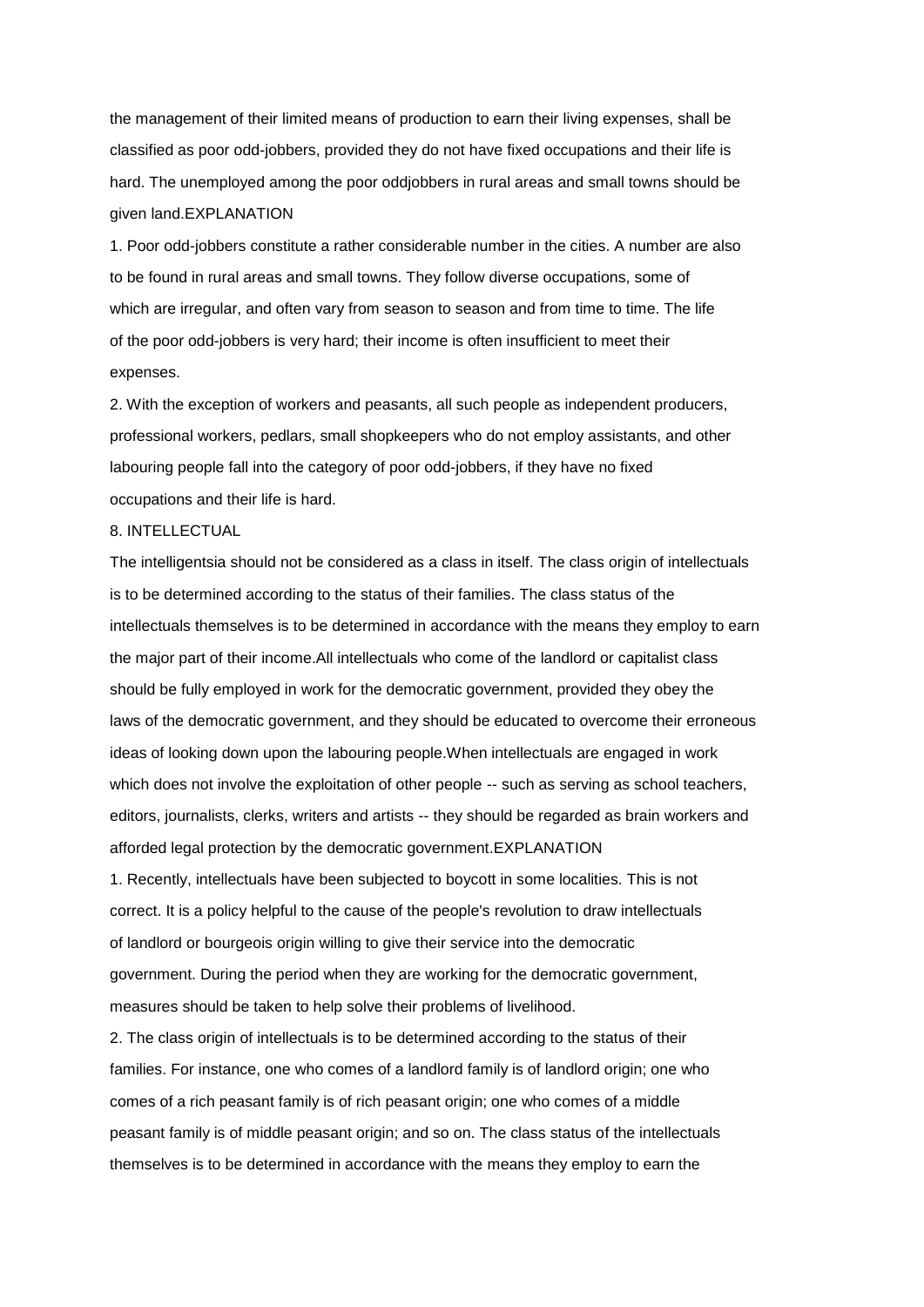major part of their income. For instance, one who makes his living as a landlord is a landlord; one who makes his living as a capitalist is a capitalist; one who makes his living as a professional worker is a professional worker; one who makes his living as a clerk is a clerk; one who makes his living as an army man is an army man; and so on. The status of an intellectual who depends on his family for the supply of the major part of his means of livelihood is to be determined in accordance with the status of his family. It is incorrect to consider the intelligentsia

as constituting a separate class in itself. It is all the more so to consider the children of labouring people who have received schooling (the so-called "graduates") as of an undesirable status.

4. It is also incorrect not to consider as labour such work as that of the school teachers and medical practitioners.

# SUPPLEMENTARY DECISIONS ADOPTED BY THE GOVERNMENT ADMINISTRATION COUNCIL

A. Any person who is employed on the staff of institutions, enterprises and schools of the State, or of cooperative societies or of private individuals, and who depends entirely or mainly on salary for his means of livelihood, shall be classified as a staff member. Staff members are part of the working class.

B. Intellectuals who have technical skill and special knowledge, who are employed in brain work by the institutions, enterprises and schools of the State, of cooperative societies or of private individuals, and who depend wholly or mainly on high salaries for their means of livelihood -- such as engineers, professors and specialists -- are to be classified as senior staff members, whose class status shall be the same as that of the ordinary staff members. But in private economic institutions and enterprises, the representatives of the management shall not be classified as staff members.

C. Former responsible officials of various grades in the Kuomintang government shall not be classified as staff members. The class status of those who, after the liberation, found other occupations as their main means of livelihood shall be determined according to their respective occupations.

#### 9. IDLER

Workers, peasants and other people, who had, shortly before the liberation, lost their occupations or their land as the result of the oppression and exploitation by the reactionary government or the landlord and compradore-capitalist classes, and who have resorted to improper methods as their main means of livelihood for three consecutive years, are to be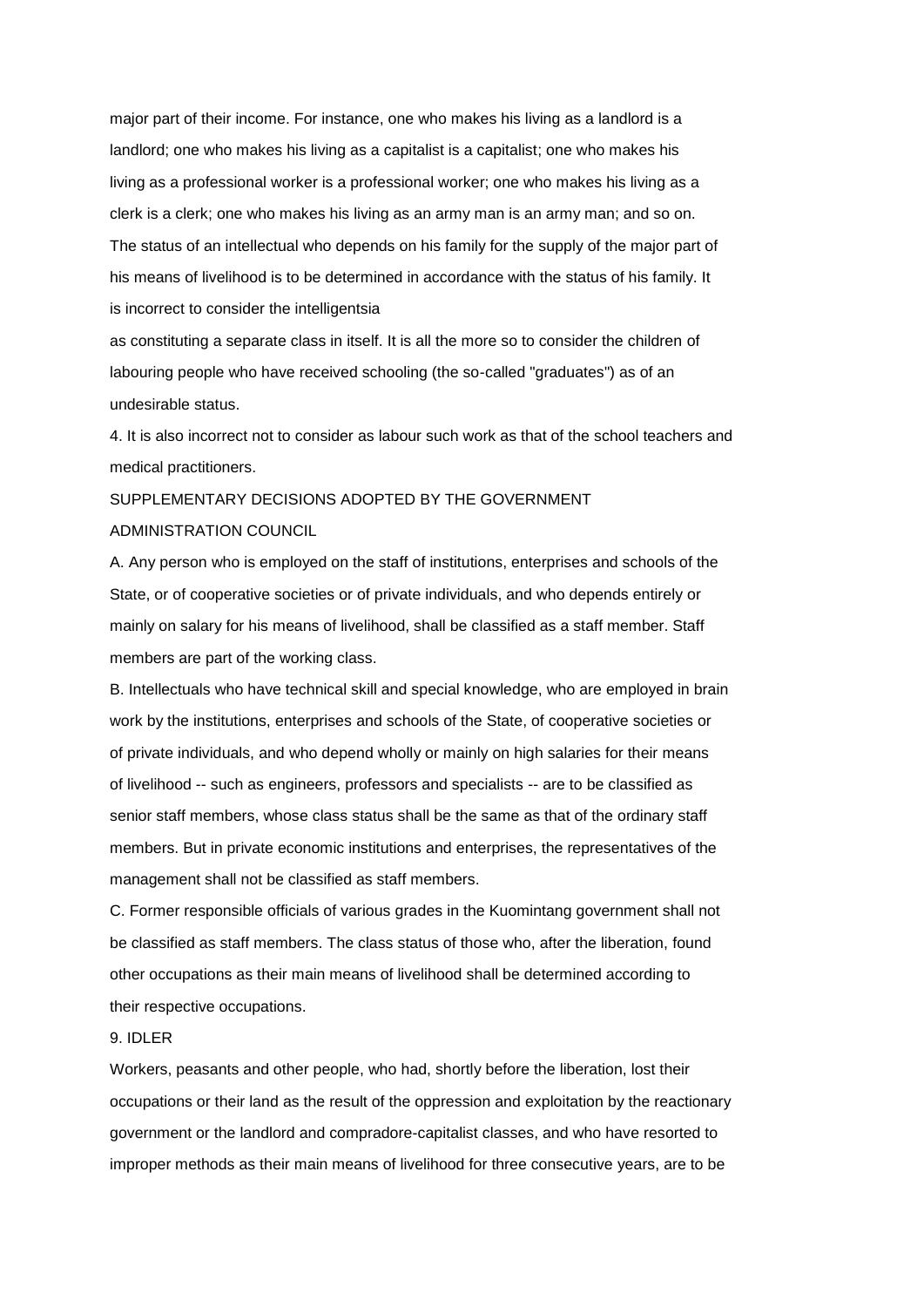referred to as idlers (customarily, they are called vagabonds).The policy of the democratic government towards idlers is to win over the majority whilst opposing those elements who ally themselves with the reactionary forces and take an active part in counterrevolution. The chief method of winning over ordinary idlers is to help them return to production by giving them land and work. The land, however, must be given only to those who reside in rural areas and who are able to cultivate the land by themselves.EXPLANATION

1. By resorting to improper methods as the main means of livelihood is meant living on such improper gains as are derived from theft, robbery, cheating, begging, gambling or prostitution.

There have been instances of listing as vagabonds all those people, employed or partly unemployed, who obtain a certain amount of improper income, which, however, is not their major means of livelihood. This is not correct. It is all the more so to list as vagabonds those workers, peasants and poor odd-jobbers who have contracted such bad habits as brothel-going, gambling and opium-smoking.

2. In some localities, the leading elements among the idlers (the so-called ringleaders), who take an active part in counterrevolution, are not subjected to punishment but instead are given land. This is not correct. In some localities, the ordinary idlers' request for land is rejected. This is not correct either.

#### 10. RELIGIOUS PRACTITIONER

All those people who, for three years immediately prior to the liberation, derived the main part of their income from such religious and superstitious professions as those of clergymen, priests, monks, Taoists, lay Taoists, geomancers, fortune-tellers and diviners, are to be classified as religious or superstitious practitioners.

# 11. THE RED ARMY MAN OF LANDLORD OR RICH PEASANT ORIGIN AND HIS LAND

All Red Army men of landlord or rich peasant origin (be they commanders or fighters) and their dependents shall have the right to share in the distribution of land provided they fight determinedly for the interests of the workers and peasants.EXPLANATION

1. Article 1 of the Regulations Governing Preferential Treatment for the Red Army reads: "All those Red Army men whose homes are located in the areas under the jurisdiction of the democratic government, together with their dependents, shall share equally with the impoverished peasants in their respective localities in the distribution of land, buildings, forests and ponds." This article covers all Red Army men. But recently, in some localities, only social origin has been taken into consideration while political activities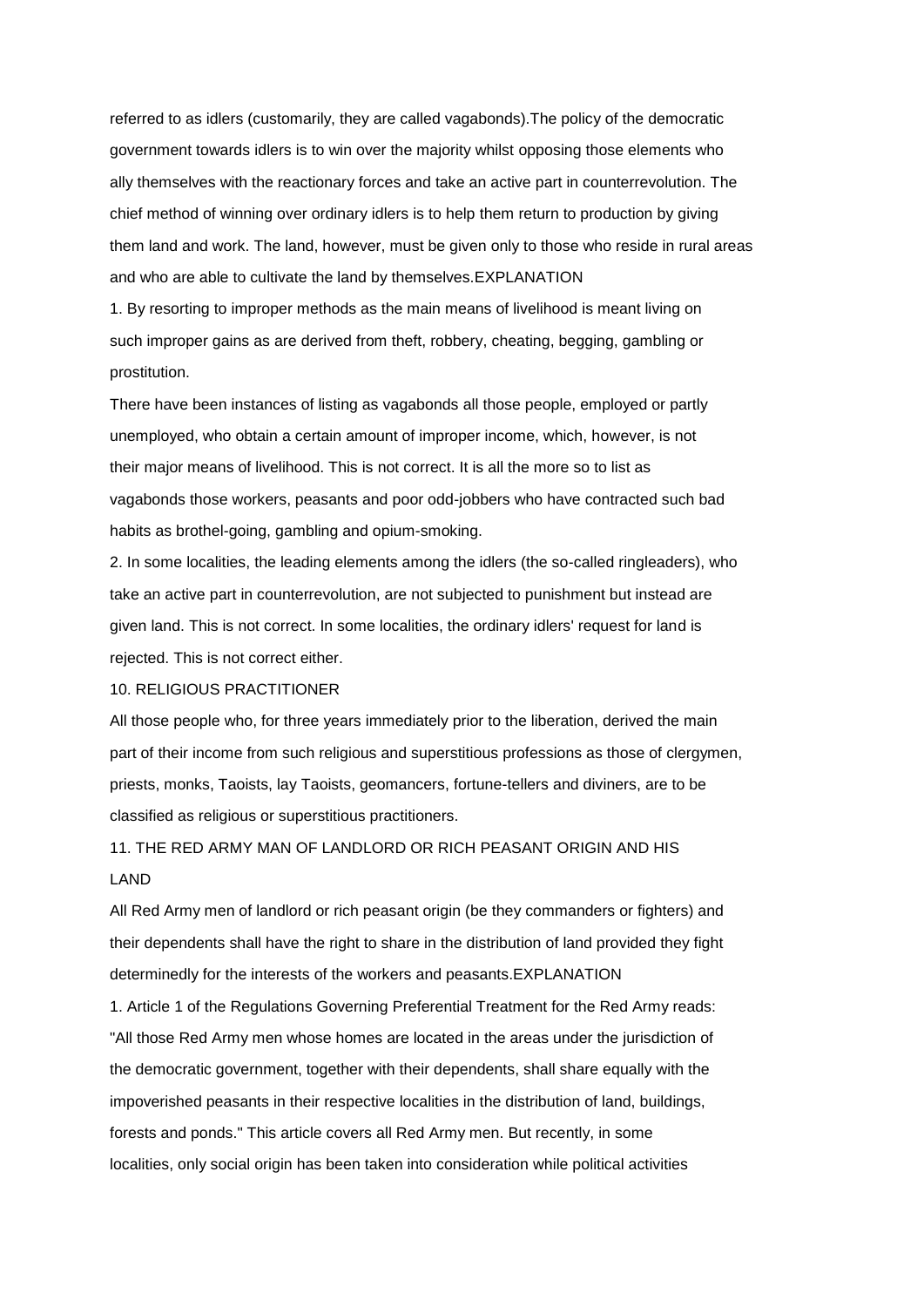have been disregarded. As a result, it happened that the land already distributed to Red Army fighters of landlord or rich peasant origin who, nevertheless, fight staunchly for the interests of the workers and peasants, was confiscated for the second time. This is wrong. 2. The dependents of the Red Army men include parents, wives, sons, daughters, and

brothers and sisters under the age of sixteen. Other family members shall not enjoy such rights.

## SUPPLEMENTARY DECISIONS ADOPTED BY THE GOVERNMENT ADMINISTRATION COUNCIL

The provisions of this section apply to all commanders and fighters of the People's Liberation Army, and to the commanders and fighters of the armed forces who have crossed over to the side of the revolution as from the date of their re-organisation into the People's Liberation Army. All these people shall be classified as revolutionary army men.

12. WORKER FROM RICH PEASANT OR LANDLORD FAMILY

Workers of rich peasant or landlord origin, their wives and their children shall retain their status as workers. The other members of their families shall be treated as landlords or rich peasants in status.EXPLANATION

1. If a member of a landlord or rich peasant family had, immediately before the liberation, sold his labour power for one year, he should be classified as a worker. The said member himself, his wife and his children shall be treated as workers. The other members of his family shall be treated as landlords or rich peasants and shall not be entitled to the rights of workers. If there are members in the family belonging to any other class status, they should be treated according to their respective status. In one family, for instance, if there is a person in the rural area who has, for three years, depended on land rent and loan interest as his major means of livelihood, then the said person is a landlord. If there is another person who has, for one year, depended on the sale of his labour power as his main means of livelihood, then the said person is a worker.

There is still another person who runs a small manufactory in town, producing and selling the goods all by himself, and who has depended on this as his main means of livelihood for one year, the said person is an independent producer. Each shall have his status determined in accordance with the nature of the means he employs to earn a living during the given period. The status of each person, in turn, determines the treatment he receives under the laws of the democratic government.

2. There are rural workers, independent producers, school teachers and medical practitioners who own small plots of land. They shall not be treated as landlords when,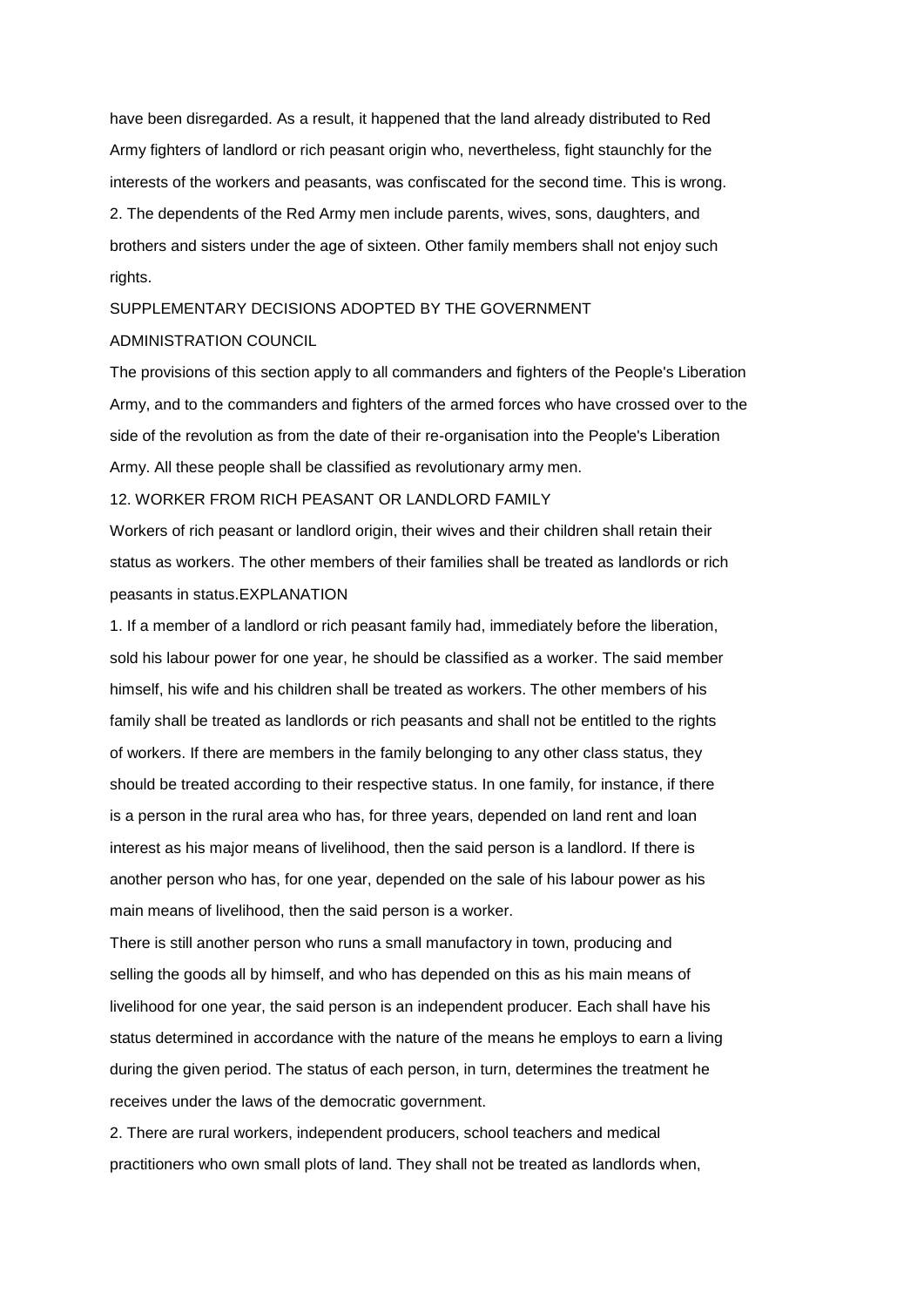failing to make a living in the rural area, they go elsewhere to seek a living and rent out their small plots of land, provided they are not depending on their land rent for their main means of livelihood.

# 13. THE CLASS STATUS OF LANDLORD, RICH PEASANT OR CAPITALIST AFTER MARRIAGE WITH WORKER, PEASANT OR POOR ODD-JOBBER AND VICE VERSA

1. The class status of landlords, rich peasants or capitalists after their marriage with workers, peasants or poor odd-jobbers, and vice versa, should be determined in accordance with their original class status, their living conditions after the marriage and whether the marriage took place before or after the liberation.

2. In cases where marriages took place before the liberation: The women from the families of landlords, rich peasants or capitalists, who married workers, peasants or poor oddjobbers and have been engaged in labour as their major means of livelihood for a year, shall be recognised as having the class status of workers, peasants or poor odd-jobbers.

Those, who have not been engaged in labour or have been engaged in labour for less than a year, shall retain their original class status.

The women from the families of workers, peasants or poor odd-jobbers, who married landlords, rich peasants or capitalists and have lived the same life with them for three years, shall be recognised as having the class status of landlords, rich peasants or capitalists. Those, who have not lived the same life as the landlords, rich peasants or capitalists (that is, depending on their own labour as their main means of livelihood) or who have lived the same life as the landlords, rich peasants or capitalists for less than three years, shall retain their original class status.

3. In cases where marriage took place after the liberation: The women from the families of workers, peasants or poor odd-jobbers, who married

landlords, rich peasants or capitalists, should retain their original class status. Those from the families of landlords, rich peasants or capitalists, who married workers, peasants or poor oddjobbers and have been engaged in labour and have depended on it as their major means of livelihood for a year, shall be recognised as having the class status of workers, peasants or poor odd-jobbers. Those who have not been engaged in labour or have been engaged in labour for less than a year, shall retain their original class status. 5. The foregoing three articles apply to the children of workers, peasants or poor odd-jobbers, who were sold to landlords, rich peasants or capitalists before the liberation, and to the sons of workers, peasants or poor oddjobbers who were adopted before the liberation as sons-in-law by landlords, rich peasants or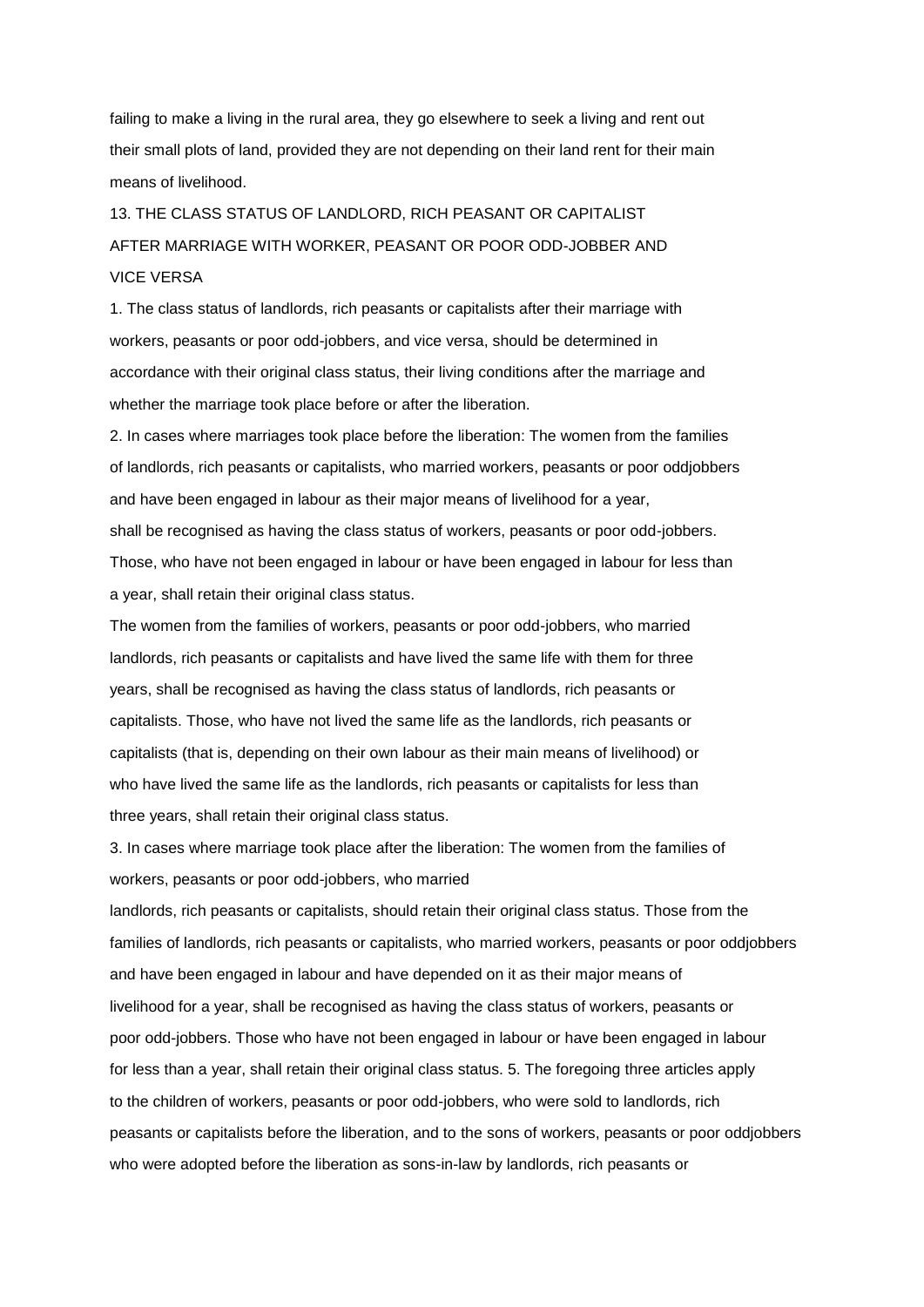capitalists, and vice versa. 6. As regards the adoption of the sons of workers, peasants or poor odd-jobbers by landlords, rich peasants or capitalists, or vice versa, which took place before the liberation, if the sons of workers, peasants or poor odd-jobbers were adopted by landlords, rich peasants or capitalists as sons and have lived the same life as the step-parents for five years, they should have the same class status as the step-parents. If they have not lived the same life as their step-parents but have continued to live the same life as their own parents, they shall retain their own class status. If the sons of landlords, rich peasants or capitalists were adopted by workers, peasants or poor odd-jobbers as sons and have lived the same life as their step-parents and have been engaged in labour for a year, they shall have the same class status as their step-parents. If they have not been engaged in labour and have not lived the same life as their step-parents but have continued to live the same life as their own parents, they shall retain their original class status. EXPLANATIONHere "labour" includes household work.

## SUPPLEMENTARY DECISIONS ADOPTED BY THE GOVERNMENT

#### ADMINISTRATION COUNCIL

not be confiscated.

It is provided in Article 2 of this section that the women from the families of workers, peasants or poor odd-jobbers, who married landlords, rich peasants or capitalists before the liberation and have lived the same life with them for less than three years, shall retain their original class status. After the liberation those who married landlords shall retain their original class status, but those who married rich peasants or capitalists and have lived the same life with them for a year shall be recognised as having the class status of rich peasants or capitalists.It is provided in Article 3 of this section that the women who married, after the liberation, landlords, rich peasants or capitalists shall retain their original class status. In the present application of this provision, those who married landlords should retain their original class status. Those who married capitalists or rich peasants and have lived the same life with them for a year should be recognised as having the class status of capitalists or rich peasants. 14. LANDLORD OR RICH PEASANT WHO IS CONCURRENTLY MERCHANT OR INDUSTRIALIST

1. The land as well as buildings and other properties thereon, owned by landlords who are concurrently industrialists or merchants, should be confiscated, but the industrial and/or commercial enterprises as well as the factory buildings, business premises, dwelling houses and other properties in connection with such enterprises shall

3. The land as well as buildings and other properties thereon, owned by rich peasants who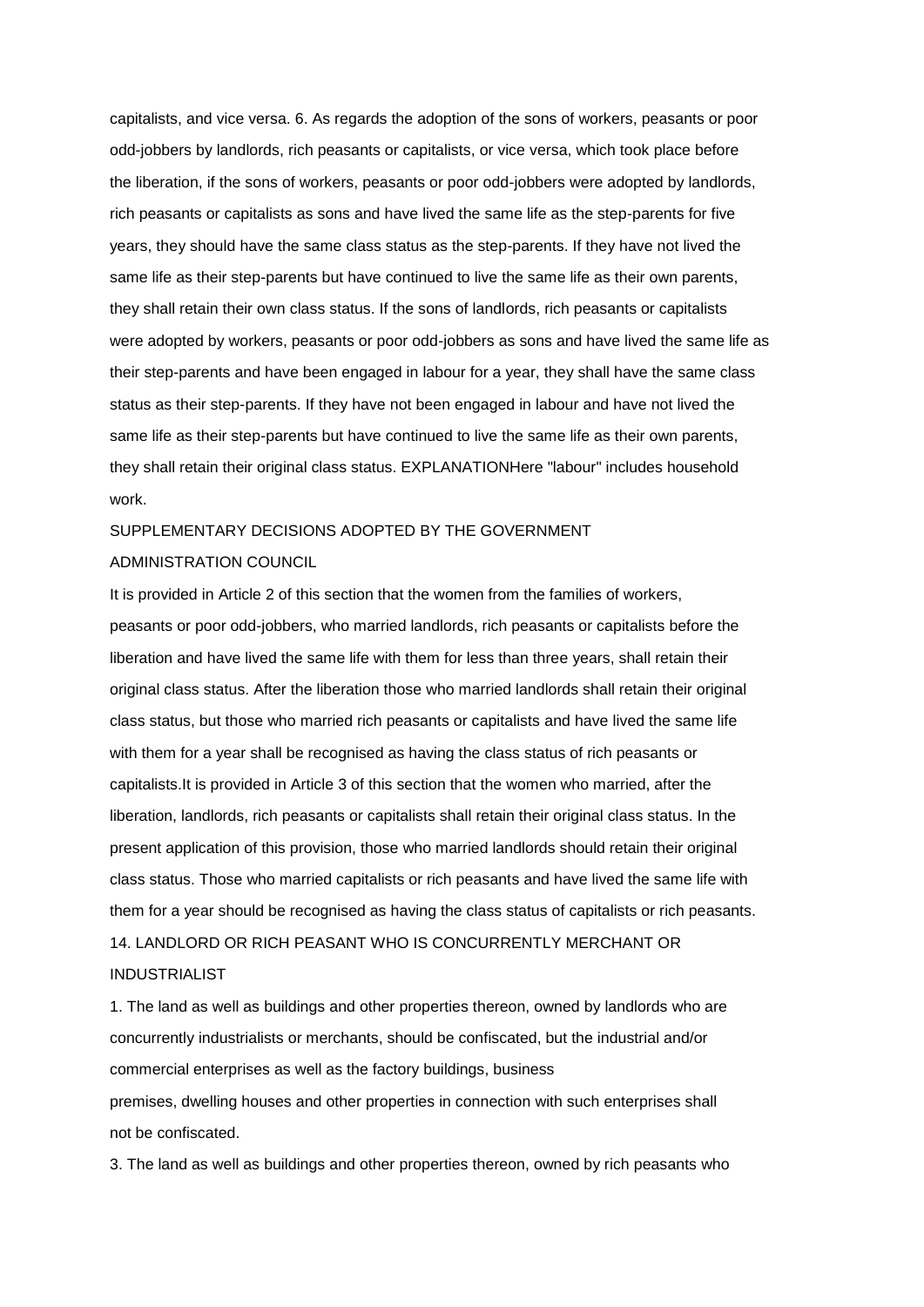are concurrently industrialists or merchants, shall be treated as belonging to those who are of rich peasants status, but the industrial and/or commercial enterprises, as well as the factory buildings, business premises, dwelling houses and other properties in connection with such enterprises shall be treated as belonging to industrialists or merchants.

## 15. MANAGEMENT OF LANDHOLDINGS OF PUBLIC BODIES

The management of landholdings of public bodies is an act of exploitation. But distinction must be made between the management of landholdings of public bodies by landlords, rich peasants or capitalists and that by workers, peasants or poor odd-jobbers.

#### EXPLANATION

By the management of landholdings of public bodies is meant management of landholdings and other properties belonging to all kinds of ancestral shrines, temples, associations and societies. There is no doubt that this system has been one of the forms of feudal exploitation in the countryside. The concentrated ownership of large amounts of land and other properties by the landlord class and rich peasants, as the result of this system, has been one of the principal forms of feudal exploitation. The practice of managing such organizations, as are controlled by a few who make a large income through feudal exploitation, should be one of the factors in determining the class status of those who are engaged in the management. Some of such organisations, however, are not controlled by a few, and those who are in charge of them can by no means make an income out of the management. There are still others of a smaller size which are alternately managed by the masses of workers, peasants and poor oddjobbers and which permit very little exploitation. The management of such can by no means be one of the factors in determining the class status of those who are engaged in the management. Some maintain that all those who have shared in the management should be regarded as landlords, rich peasants or capitalists. This is not correct.

III. SOME NEW DECISIONS ADOPTED BY THE GOVERNMENT

#### ADMINISTRATION COUNCIL

With a view to correctly carrying out agrarian reform in the future, the Government Administration Council, in addition to the principles as laid down in the two documents How to Analyse Class Status in the Countryside and Decisions Concerning Some Problems Arising From Agrarian Reform, hereby makes the following decisions:

1. Small handicraft producers: Those, who possess such means of production as a small quantity of handicraft implements, small workshops and raw materials, are personally engaged in independent handicraft production and wholly or mainly depend on the sale of their manufactured goods for their means of livelihood, shall be classified as small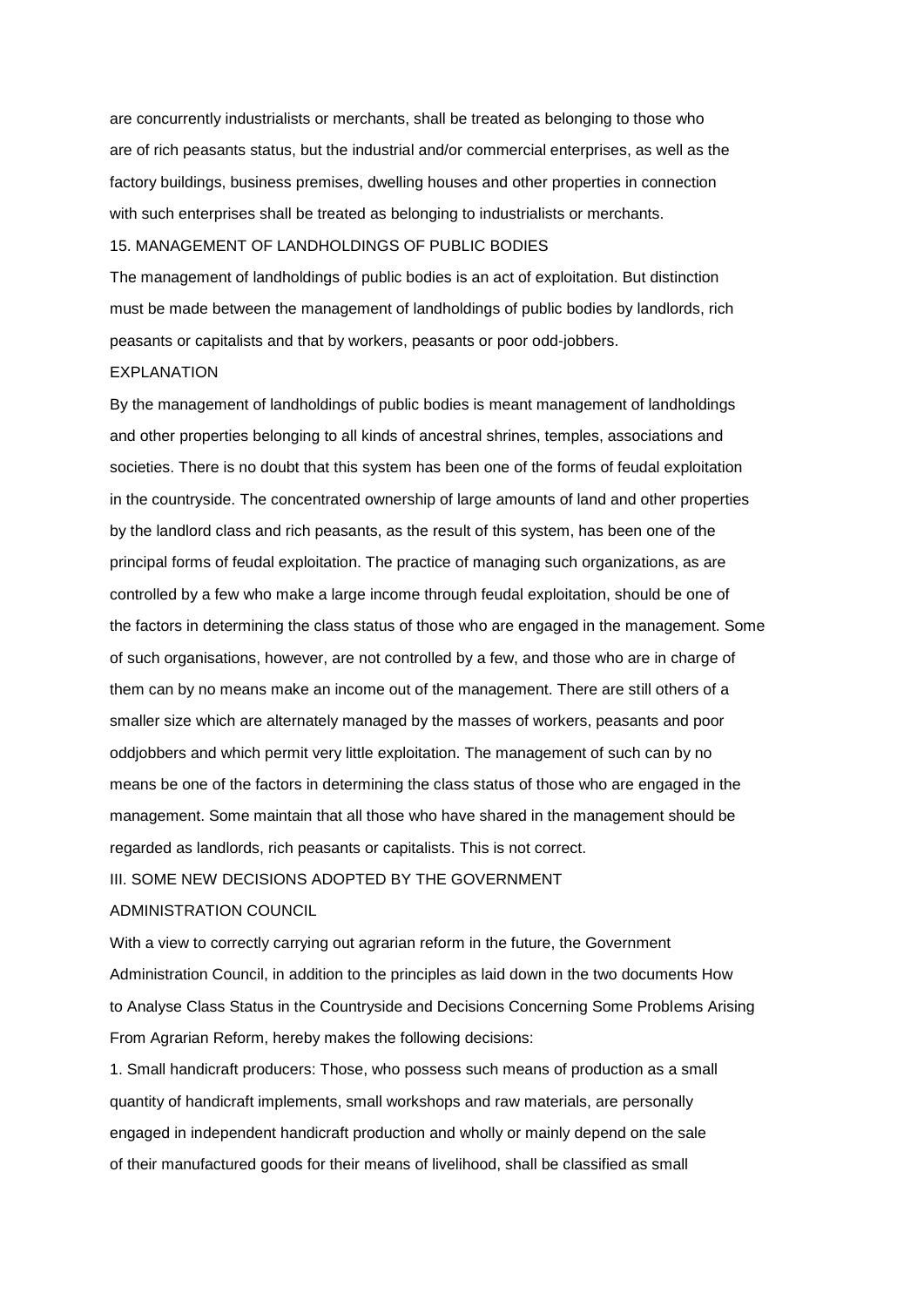handicraft producers or independent producers. The small handicraft producers in general do not hire workers. Sometimes they hire assistants and apprentices whose services are auxiliary in nature, but they chiefly depend on their own handicraft labour for their main means of livelihood. These small handicraft producers shall have a similar social status as the middle peasants.

2. Handicraft capitalists: Those, who possess such capital as a considerable number of handicraft implements, workshops and raw materials, hire workers and apprentices to carry on handicraft production and wholly or mainly depend on the profit thus derived as their means of livelihood, shall be classified as handicraft capitalists. The small handicraft producers hire only assistants and apprentices whose labour is auxiliary to their own. The handicraft capitalists, however, hire workers and apprentices not for their auxiliary labour but for the profit derived therefrom. This is the chief distinction between small handicraft producers and handicraft capitalists. 4. Handicraftsmen: Those, who do not possess any means of production or possess only a few handicraft implements, sell their labour power to consumers, handicraft capitalists or small handicraft producers, carry on handicraft production for the employers and depend wholly or mainly on wages for their means of livelihood, shall be classified as handicraftsmen. The handicraftsmen shall have the same social status as workers and farm-labourers. 5. Professional workers: All those who depend on their independent professions as a means of livelihood without exploiting others, such as medical practitioners, school teachers, lawyers, journalists, writers and artists, shall be classified as professional workers. In order to carry on their business, these professional workers sometimes hire assistants or help to assist them in domestic labour. Those who employ such people are not to be reckoned as of the category of exploiters. If these people are not engaged in independent professions but are working in the State or private organisations as employees, they shall be classified as staff members. 6. Small traders and pedlars: Those, who do not possess capital or possess only a small amount of capital, purchase commodities from the merchants or small producers and sell them to the consumers, do not hire workers or assistants and depend on their own labour in the purchase and sale of commodities as the entire or main means of livelihood, shall be classified as small traders. Small traders who areconstantly travelling from place to place are called pedlars. 7. Commercial capitalists or merchants: Those, who possess commercial capital, employ workers or shop-assistants to conduct the buying and selling of commodities, and depend on the profit derived therefrom as their entire or main means of livelihood, shall be classified as commercial capitalists or merchants. 8. Enlightened gentry: The enlightened gentry are certain individuals of the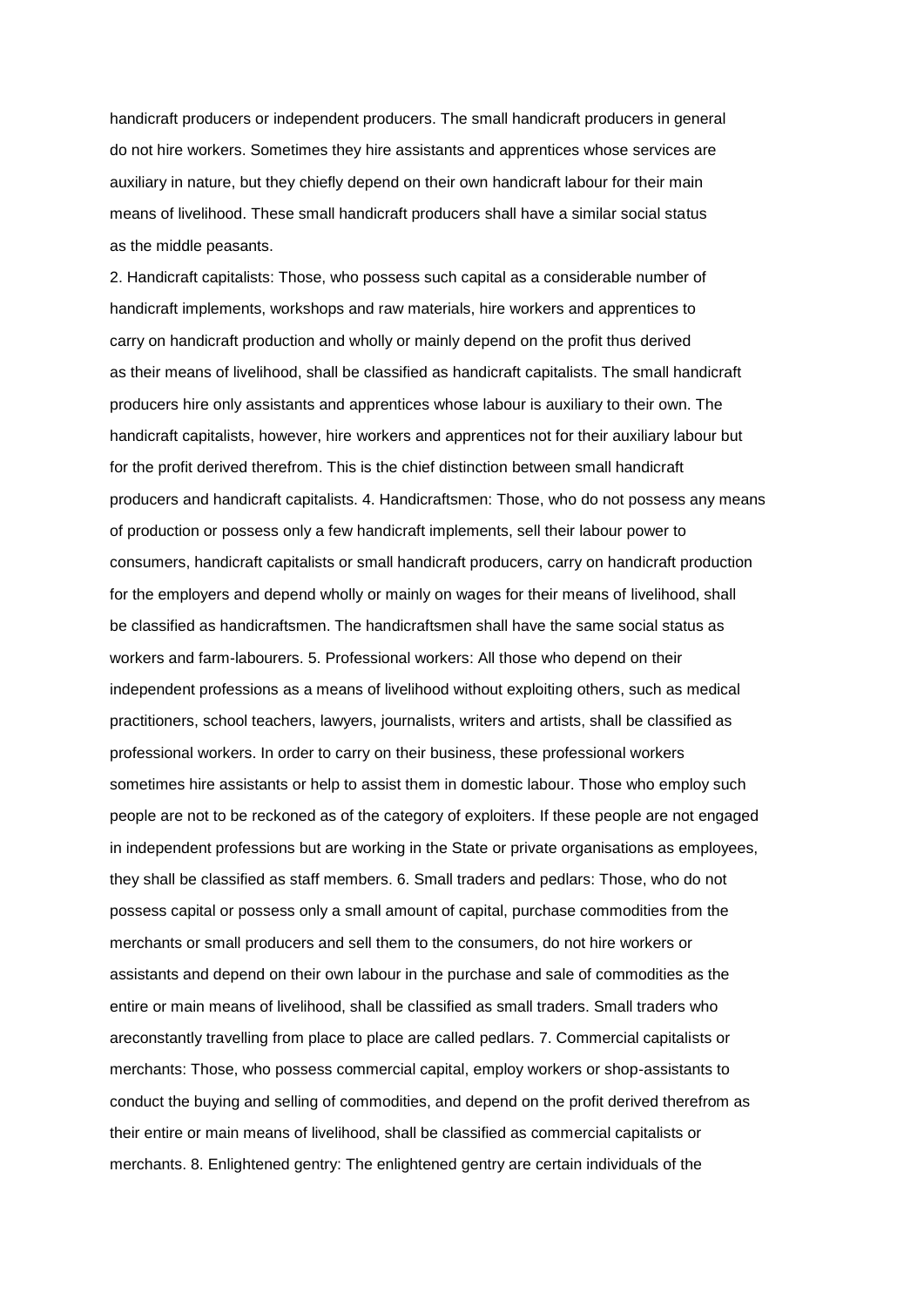landlord class, who have opposed Chiang Kai-shek's reactionary regime and imperialist aggression and who have rendered positive help to the cause of the people's democracy, the people's democratic dictatorship and agrarian reform. Although their landholdings and other properties should be dealt with in accordance with the Agrarian Reform Law and other laws and decrees concerned, the enlightened gentry should be given consideration both politically and economically, and should be drawn in to participate in the work of agrarian reform, people's governments or people's organisations. 9. Dependents of revolutionary martyrs: The dependents of revolutionary martyrs refer to the parents, widows or widowers, children, and brothers and sisters under the age of 16, of those killed in battle and of martyrs killed since the Revolution of 1911 and those killed in battle during the War of Resistance to Japanese Aggression and the People's Liberation War. The dependents of other people (army men, functionaries of the People's Government and the people's organisations -- Ed.) as referred to in the Agrarian Reform Law cover the same family members as above. 10. The family status of children, juveniles and young students: Children and juveniles under 18 and young students at school should not, in general, have their class status determined, but their family status should be determined. Exception is made of the head of a family at the time of the agrarian reform. In such case their class status should be determined.

11. Local despots: Local despots refer to those who have been proved on the basis of substantial evidence to have committed such crimes as relying on or organising a reactionary force to play the tyrant in a locality or using force or their influence to oppress and rob the people resulting in a heavy loss of lives and properties to the latter. The local despots against whom the people have brought charges should be tried by the people's tribunal.

12. Changes in the class status of landlords: Landlords, who, since the completion of agrarian reform, have always obeyed the government's laws and decrees, devoted themselves strenuously to labour and production or other occupation, and have not been found guilty of any reactionary conduct whatever for over five consecutive years, may have their landlord class status changed to that of labourers or others according to the nature of the labour or occupation they have engaged in, by decision of the hsiang people's representative conference and with the approval of the county people's government. This provision does not apply to those who do not devote themselves strenuously to labour and production or other occupation, or have been found guilty of any reactionary activity, or have been guilty of defying the laws or decrees of the People's Government. The rich peasants in the old liberated areas, who have conformed to the foregoing conditions for three years